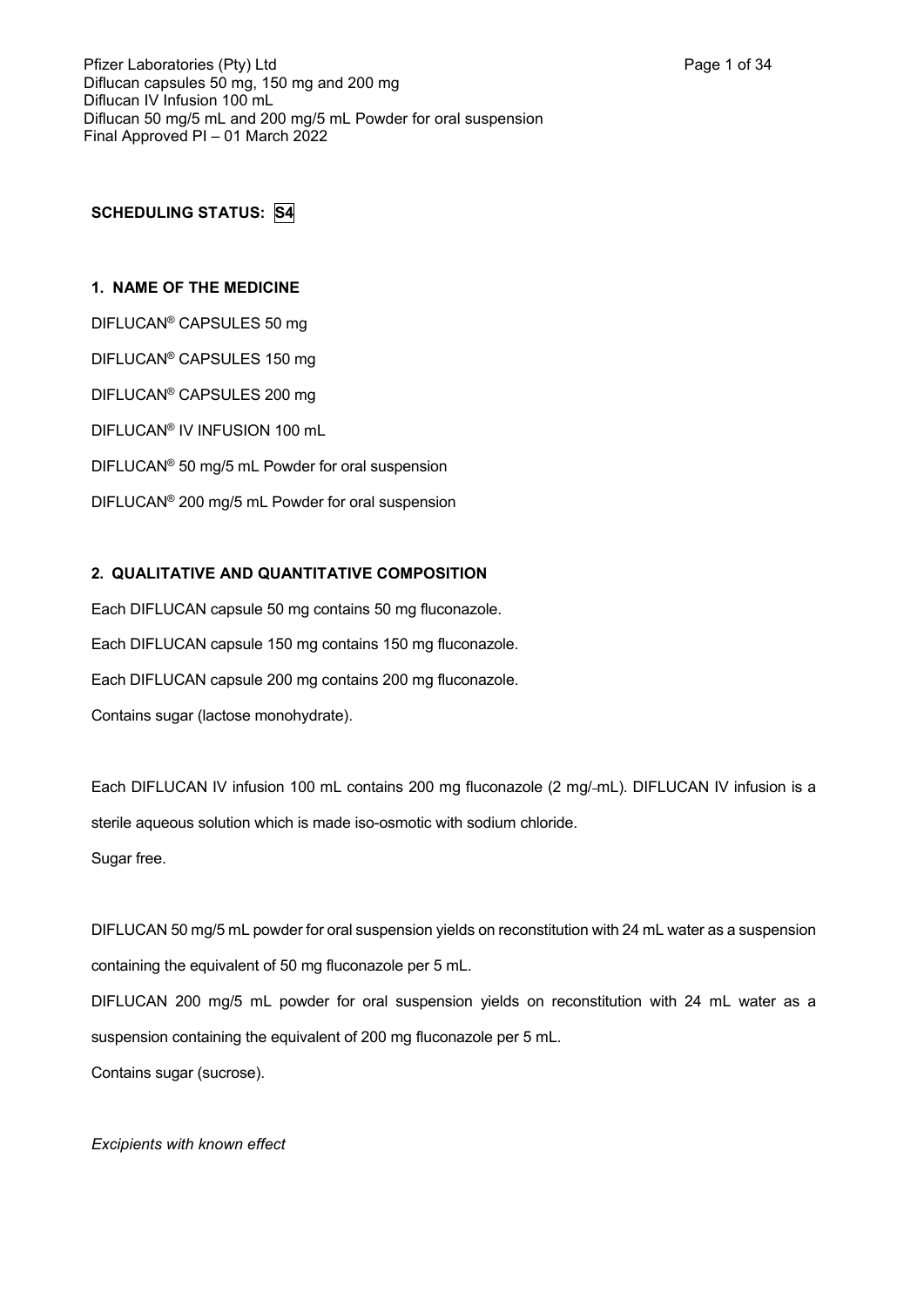Pfizer Laboratories (Pty) Ltd **Page 2 of 34** Page 2 of 34 Diflucan capsules 50 mg, 150 mg and 200 mg Diflucan IV Infusion 100 mL Diflucan 50 mg/5 mL and 200 mg/5 mL Powder for oral suspension Final Approved PI – 01 March 2022

### *DIFLUCAN capsules*

Each DIFLUCAN 50 mg capsule contains 49,708 mg lactose monohydrate.

Each DIFLUCAN 150 mg capsule contains 149,123 mg lactose monohydrate.

Each DIFLUCAN 200 mg capsule contains 198,830 mg lactose monohydrate.

## *DIFLUCAN powder for oral suspension*

Each 5 mL DIFLUCAN 50 mg/5 mL powder for oral suspension contains 2,88 g sucrose and 0,24 % m/v sodium benzoate as preservative.

Each 5 mL DIFLUCAN 200 mg/5 mL powder for oral suspension contains 2,73 g sucrose and 0,24 % m/v

sodium benzoate as preservative.

For the full list of excipients, see section 6.1.

### **3. PHARMACEUTICAL FORM**

### *Hard capsules*

DIFLUCAN capsules 50 mg: Hard gelatin capsules with a white opaque body and a turquoise blue cap imprinted with the Pfizer logo and the code FLU-50.

DIFLUCAN capsules 150 mg: Hard gelatin capsules with a turquoise blue body and cap, imprinted with the Pfizer logo and the code FLU-150.

DIFLUCAN capsules 200 mg: Hard gelatin capsules with a white opaque body and a purple opaque cap imprinted with the Pfizer logo and the code FLU-200.

### *Solution for infusion*

DIFLUCAN IV infusion 100 mL: Clear glass vials containing a clear, colourless solution.

### *Powder for oral suspension*

DIFLUCAN 50 mg/5 mL and 200 mg/5 mL is a dry powder which yields on reconstitution with water an offwhite, orange flavoured suspension. The colour of the powder is white to off-white.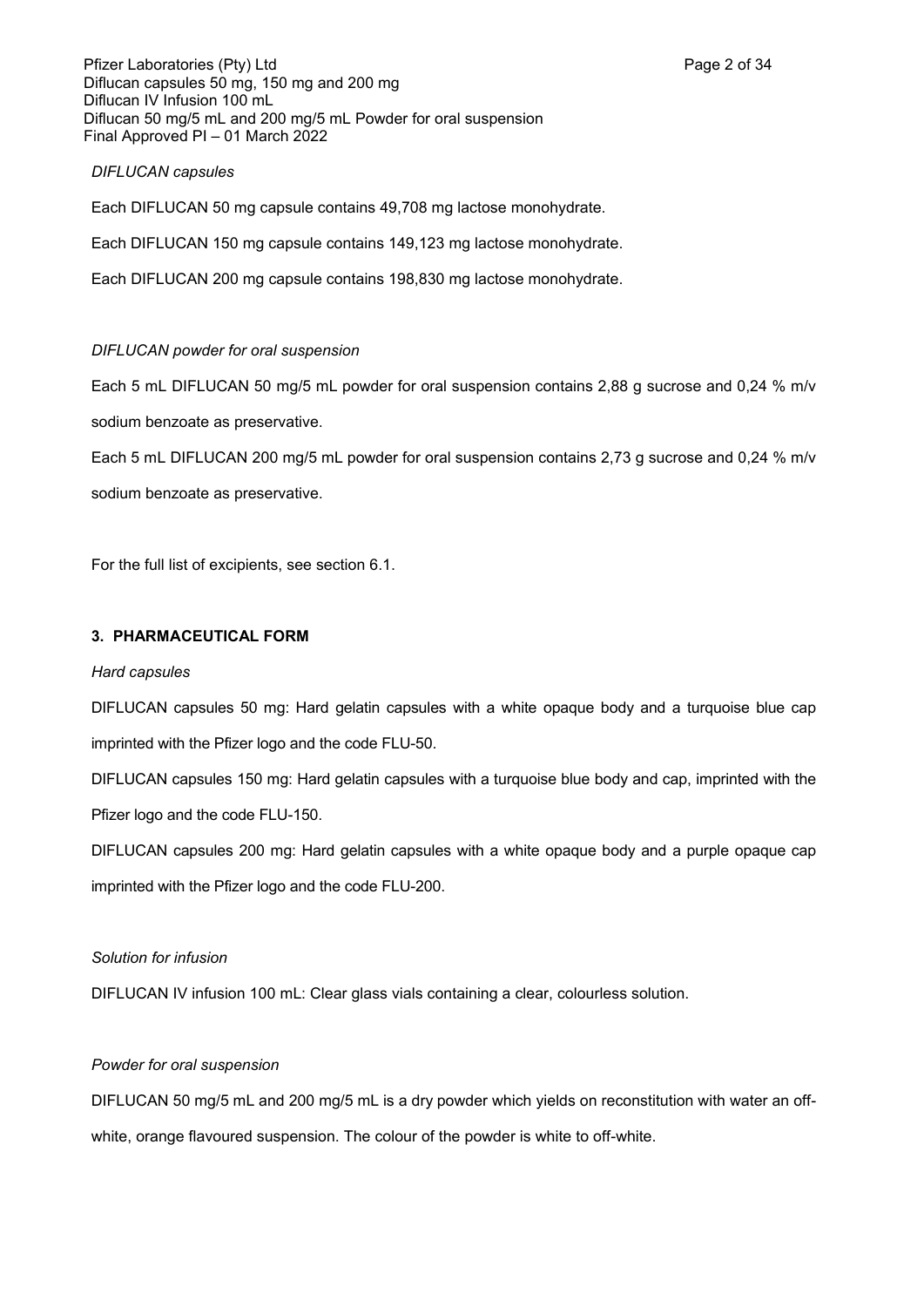## **4. CLINICAL PARTICULARS**

### **4.1 Therapeutic indications**

Once the results of cultures and other laboratory studies become available, anti-infective therapy should be adjusted accordingly.

DIFLUCAN is indicated for the treatment of the following conditions in adults and children:

- Cryptococcal meningitis in mentally alert patients without localising neurological signs and as a follow up therapy after amphotericin B therapy
- Maintenance therapy to prevent relapse of cryptococcal disease in patients with acquired immunodeficiency syndrome (AIDs)
- Systemic candidiasis
- Oropharyngeal and oesophageal candidiasis
- Prevention of fungal infections in patients with malignancy who are predisposed to such infections as a result of cytotoxic chemotherapy and radiotherapy

When systemic treatment is indicated and appropriate, DIFLUCAN 150 mg capsules is used in adults for the following conditions:

- Vaginal candidiasis, acute or recurrent and prophylaxis to reduce the incidence of recurrent vaginal candidiasis
- Candidial balanitis
- Dermatomycosis including tinea pedis, tinea corporis, tinea cruris, tinea unguium (onychomycosis), and dermal *Candida* infections

## **4.2 Posology and method of administration**

### **Posology**

The daily dose of DIFLUCAN should be based on the nature and severity of the fungal infection.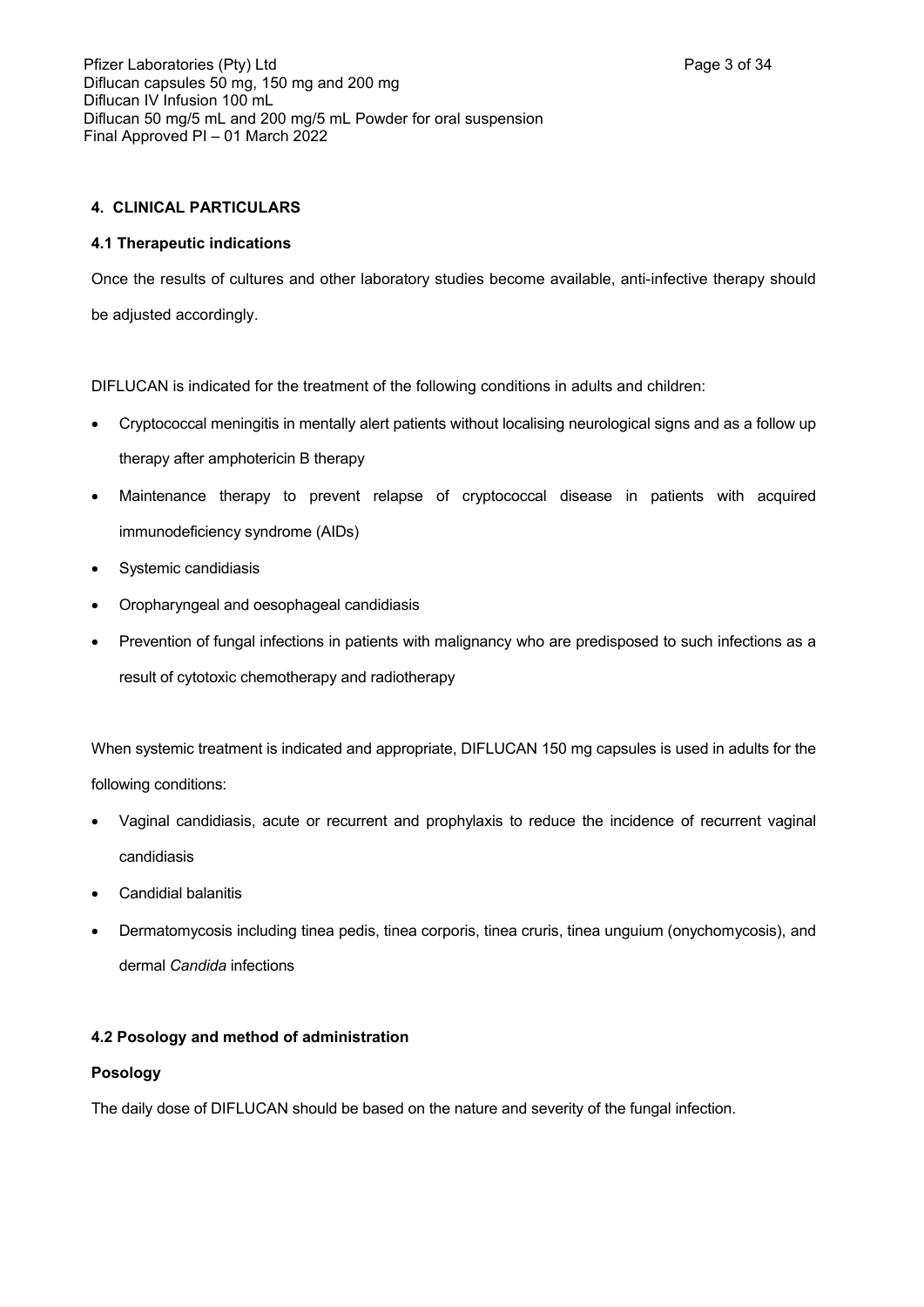Pfizer Laboratories (Pty) Ltd **Page 4 of 34** Page 4 of 34 Diflucan capsules 50 mg, 150 mg and 200 mg Diflucan IV Infusion 100 mL Diflucan 50 mg/5 mL and 200 mg/5 mL Powder for oral suspension Final Approved PI – 01 March 2022

Therapy for those types of infections requiring multiple dose treatment should be continued until clinical parameters or laboratory tests indicate that active fungal infection has subsided. An inadequate period of treatment may lead to recurrence of active infection.

Patients with AIDS and cryptococcal meningitis or recurrent oropharyngeal candidiasis usually require maintenance therapy to prevent relapse.

### *Use in adults*

1. For cryptococcal meningitis the usual dose is 400 mg on the first day followed by 200 mg once daily. Depending on the clinical response of the patient this dose may be increased to 400 mg daily. Usually, duration of treatment for cryptococcal meningitis is 6 to 8 weeks.

For the prevention of relapse of cryptococcal meningitis in patients with AIDS, after the patient receives a full course of primary therapy, DIFLUCAN may be administered at a daily dose of 100 mg to 200 mg until the CD4 count has stabilised at more than 250 cells/mm<sup>3</sup>.

- 2. For systemic candidiasis, the usual dose is 400 mg on the first day followed by 200 mg daily. Depending on the clinical response, the dose may be increased to 400 mg daily. Duration of treatment is based upon the clinical response.
- 3. For oropharyngeal candidiasis, the usual dose is 50 mg to 100 mg once daily for 7 to 14 days. If necessary, treatment can be continued for longer periods in patients with severely compromised immune function.

For the prevention of relapse of oropharyngeal candidiasis in patients with AIDS, after the patient receives a full course of primary therapy, DIFLUCAN may be administered at a 150 mg once weekly dose.

For oesophageal candidiasis, the recommended dose is 200 mg on the first day, followed by 100 mg to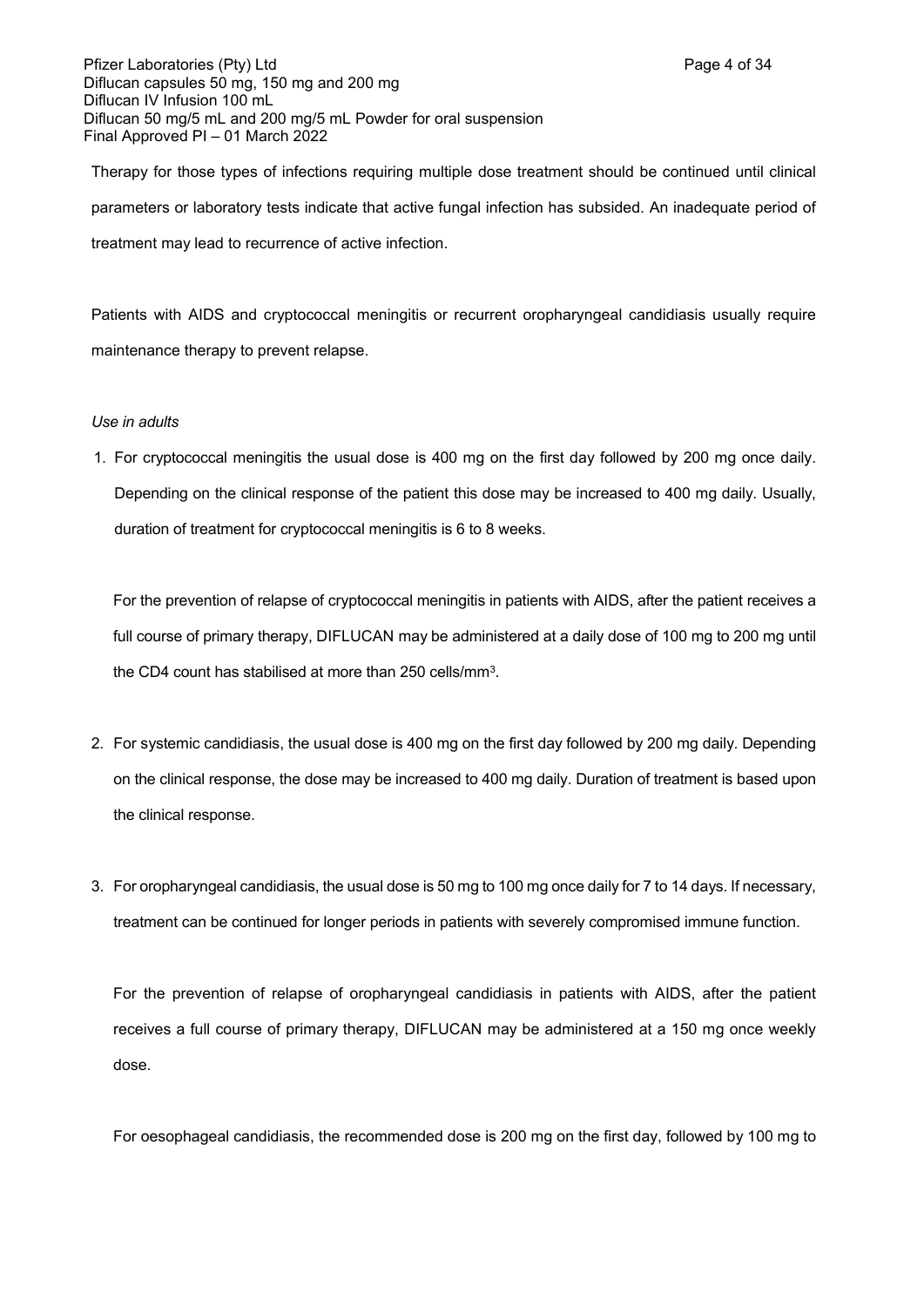Pfizer Laboratories (Pty) Ltd **Page 5 of 34** Page 5 of 34 Diflucan capsules 50 mg, 150 mg and 200 mg Diflucan IV Infusion 100 mL Diflucan 50 mg/5 mL and 200 mg/5 mL Powder for oral suspension Final Approved PI – 01 March 2022

200 mg once daily. Doses up to 400 mg/day may be used, based on medical judgment of the patient's response to therapy. Patients with oesophageal candidiasis should be treated for a minimum of 3 weeks and for at least 2 weeks following resolution of symptoms.

4. The recommended DIFLUCAN dosage for the prevention of candidiasis is 50 mg to 400 mg once daily, based on the patient's risk for developing fungal infection. For patients at high risk of systemic infection e.g. patients who are anticipated to have profound or prolonged neutropenia, a dose of 400 mg once daily has been used. DIFLUCAN administration should start several days before the anticipated onset of neutropenia and continue for 7 days after the neutrophil count rises above 1 000 cells per mm<sup>3</sup>.

### *DIFLUCAN 150 mg capsules*

For vaginal candidiasis DIFLUCAN 150 mg should be administered as a single oral dose.

To reduce the incidence of recurrent vaginal candidiasis, a 150 mg once monthly dose may be used. The duration of therapy should be individualised but ranges from 4 to 12 months. Some patients may require more frequent dosing.

For *Candida balanitis*, DIFLUCAN 150 mg should be administered as a single oral dose.

For dermal infections including tinea pedis, corporis, cruris and *Candida* infections the recommended dosage is 150 mg once weekly. Duration of treatment is normally 2 to 4 weeks but tinea pedis may require treatment for up to 6 weeks.

For tinea unguium, the recommended dosage is 150 mg once weekly. Treatment should be continued until infected nail is replaced (uninfected nail grows in). Regrowth of fingernails and toenails normally require 3 to 6 months and 6 to 12 months, respectively. However, growth rates may vary widely in individuals and by age. After successful treatment of long-term chronic infections, nails occasionally remain disfigured.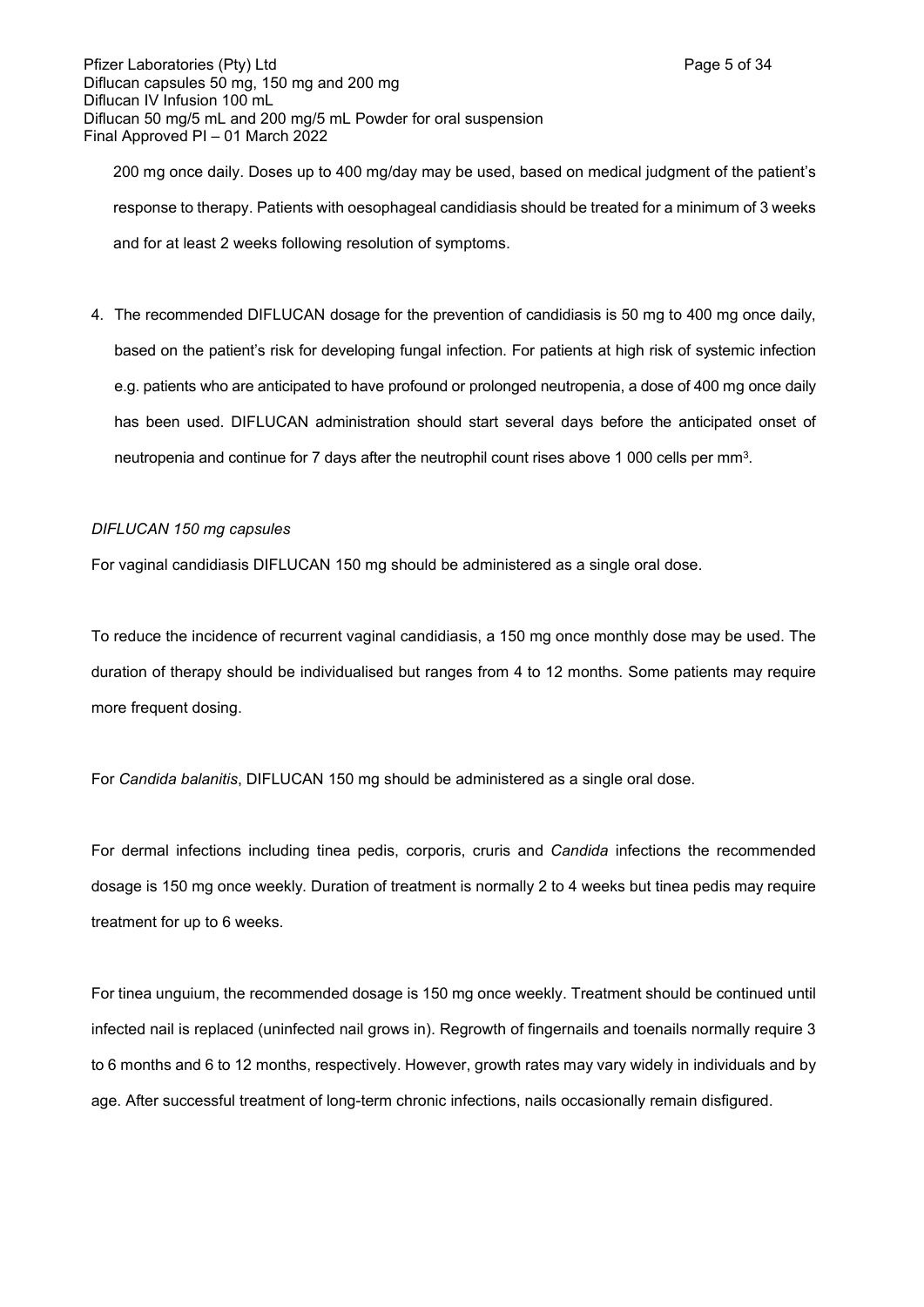Pfizer Laboratories (Pty) Ltd **Page 6 of 34** Page 6 of 34 Diflucan capsules 50 mg, 150 mg and 200 mg Diflucan IV Infusion 100 mL Diflucan 50 mg/5 mL and 200 mg/5 mL Powder for oral suspension Final Approved PI – 01 March 2022

### **Special populations**

### *Use in elderly patients*

Where there is no evidence of renal impairment, normal dosage recommendations should be adopted. For patients with renal impairment (creatinine clearance < 50 mL/min) the dosage schedule should be adjusted as described below.

## *Use in patients with impaired renal function*

DIFLUCAN is cleared primarily by renal excretion as unchanged medicine. No adjustments in single dose therapy are necessary. Multiple-dose therapy should be carefully monitored in patients with renal impairment.

In patients (including children) with impaired renal function, an initial dose of 50 mg to 400 mg should be given. After the loading dose, the daily dose (according to indication) should be based on the following table:

| Creatinine clearance (mL/min) | <b>DIFLUCAN</b>                |
|-------------------------------|--------------------------------|
|                               | Percent of recommended dose    |
| > 50                          | 100 %                          |
| $\leq 50$ (no dialysis)       | 50%                            |
| Haemodialysis                 | 100 % after each haemodialysis |

Patients on haemodialysis should receive 100 % of the recommended dose after each haemodialysis; on non-dialysis days, patients should receive a reduced dose according to their creatinine clearance.

These are suggested dose adjustments based on pharmacokinetics following administration of multiple doses. Further adjustment may be needed depending upon clinical condition. When serum creatinine is the only measure of renal function available, the following formula (based on sex, weight, and age of the patient) should be used to estimate the creatinine clearance: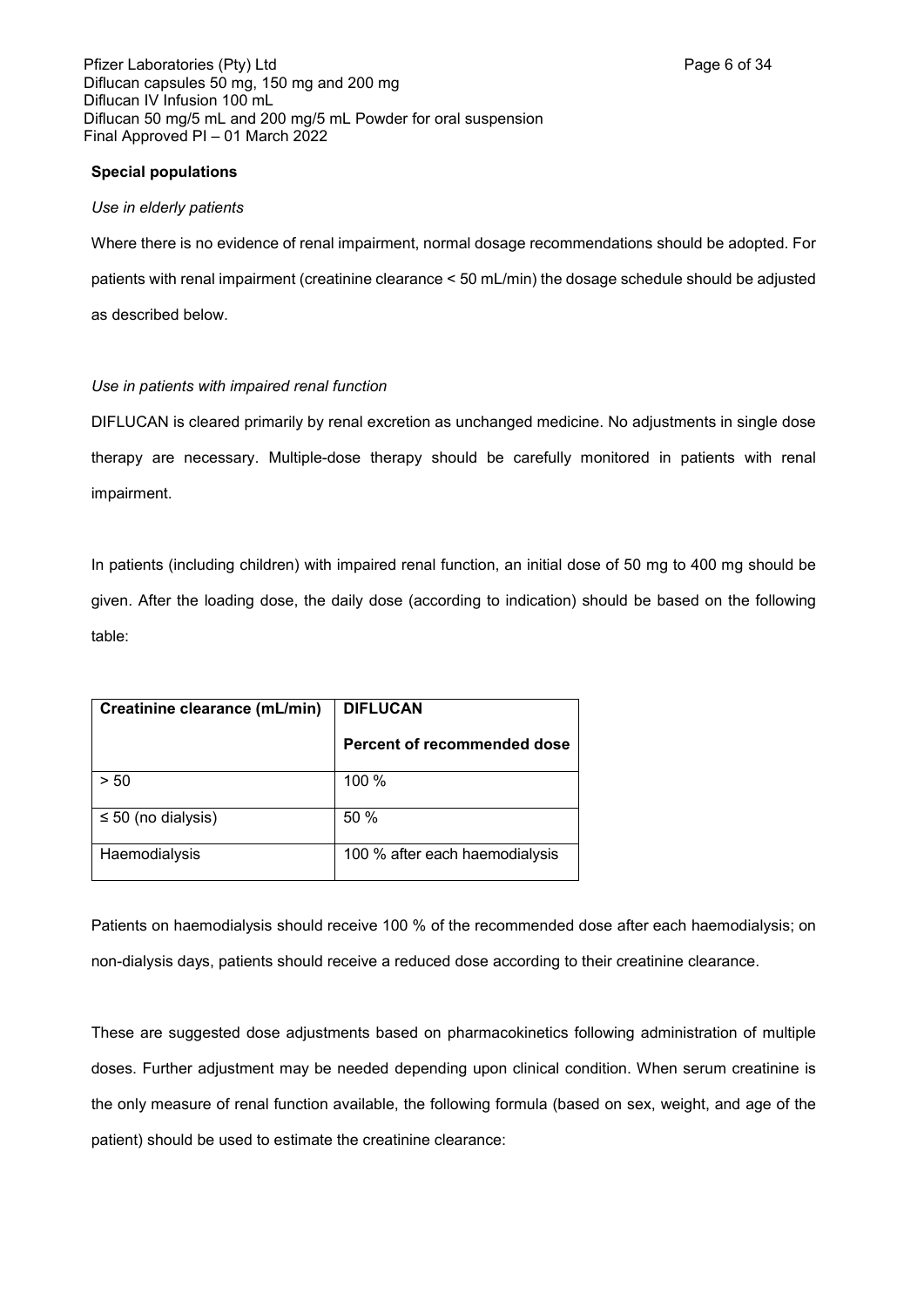Males:

 $[140 - age] \times Wt$  (kg) x constant  $S_{cr}$  (mmol/L)

Constant = 1,23 for males

Females:

 $[140 - age] \times Wt$  (kg) x constant Scr (mmol/L) Constant = 1,04 for females  $(0,85 \times 1,23 = 1,04)$  $S<sub>cr</sub>$  = serum creatinine

### **Paediatric population**

As with similar infections in adults, the duration of treatment is based on the clinical and mycological response. The maximum adult daily dosage should not be exceeded in children. DIFLUCAN is administered as a single daily dose.

1. The recommended dosage of DIFLUCAN for oropharyngeal candidiasis in children is 6 mg/kg on the first day, followed by 3 mg/kg once daily.

Treatment should be administered for at least 2 weeks to decrease the likelihood of relapse.

- 2. For the treatment of oesophageal candidiasis, the recommended dosage of DIFLUCAN in children is 6 mg/kg on the first day, followed by 3 mg/kg once daily. Doses up to 12 mg/kg/day may be used based on medical judgment of the patient's response to therapy. Patients with oesophageal candidiasis should be treated for a minimum of 3 weeks and for at least 2 weeks following the resolution of symptoms.
- 3. For the treatment of systemic candidiasis and cryptococcal infection, the recommended dosage is 6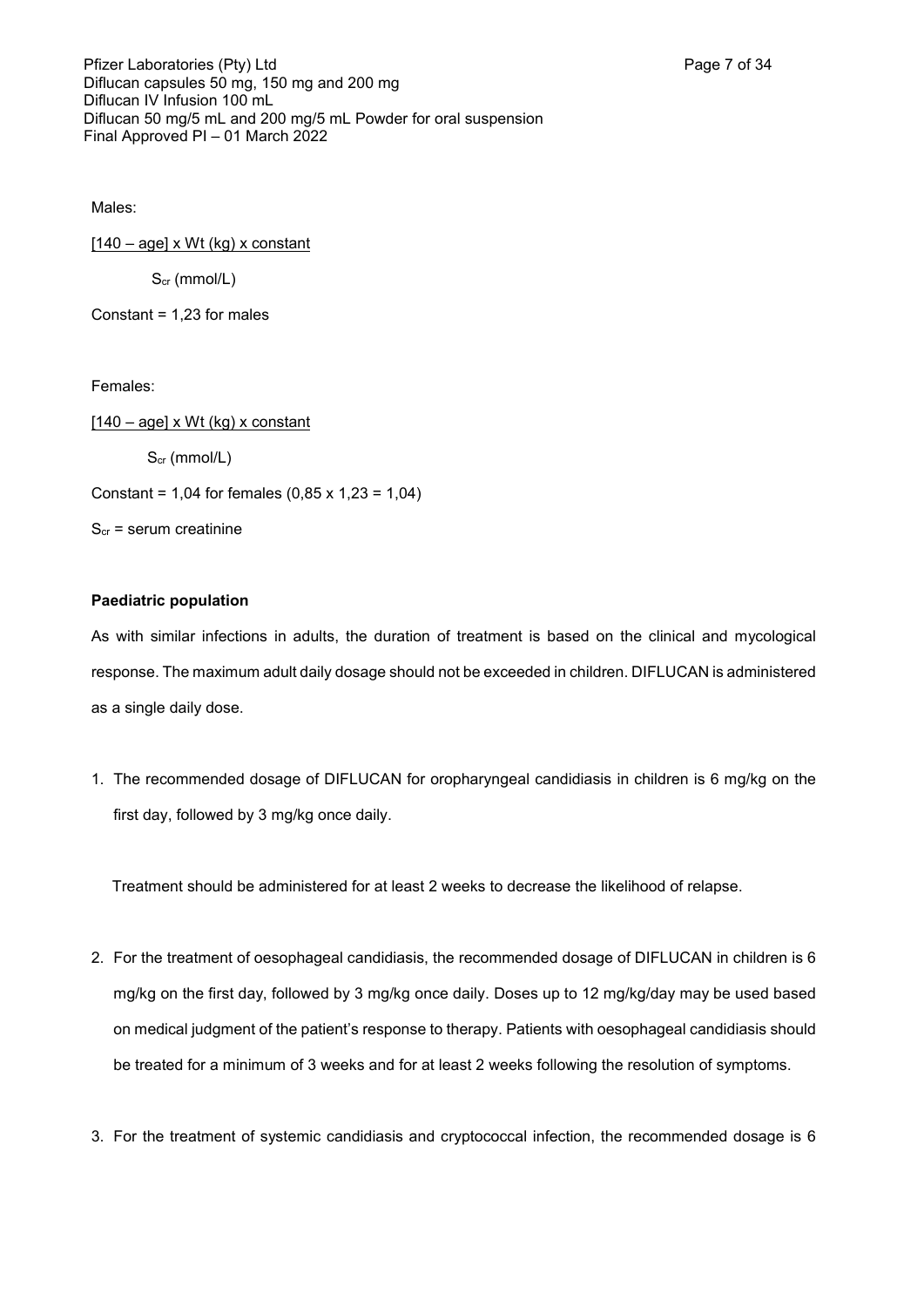Pfizer Laboratories (Pty) Ltd **Page 8 of 34** Page 8 of 34 Diflucan capsules 50 mg, 150 mg and 200 mg Diflucan IV Infusion 100 mL Diflucan 50 mg/5 mL and 200 mg/5 mL Powder for oral suspension Final Approved PI – 01 March 2022

mg/kg/day – 12 mg/kg/day, depending on the severity of the disease.

4. For the prevention of fungal infections in immunocompromised patients considered at risk as a consequence of neutropenia following cytotoxic chemotherapy or radiotherapy, the dose should be 3 mg/kg/day – 12 mg/kg daily, depending on the extent and duration of the induced neutropenia.

For children with impaired renal function the daily dose should be reduced in accordance with the guidelines given for adults, dependent on the degree of renal impairment.

### *Use in children 4 weeks of age and younger*

Neonates excrete DIFLUCAN slowly. In the first 2 weeks of life the same mg/kg dosing as in older children should be used but administered every 72 hours. During weeks 3 and 4 of life the same dose should be given every 48 hours.

## **Method of administration**

*DIFLUCAN capsules* For oral use.

### *DIFLUCAN IV infusion*

For intravenous infusion.

DIFLUCAN may be infused at a maximum rate of approximately 200 mg/hour through an existing line with one of the fluids listed in section 6.6.

DIFLUCAN IV infusion is formulated in 0,9 % sodium chloride solution, each 200 mg (100 mL bottle) containing 15 mmol each of Na+ and Cl-. Because DIFLUCAN IV infusion is available as a dilute saline solution, in patients requiring sodium or fluid restriction, consideration should be given to the rate of fluid administration.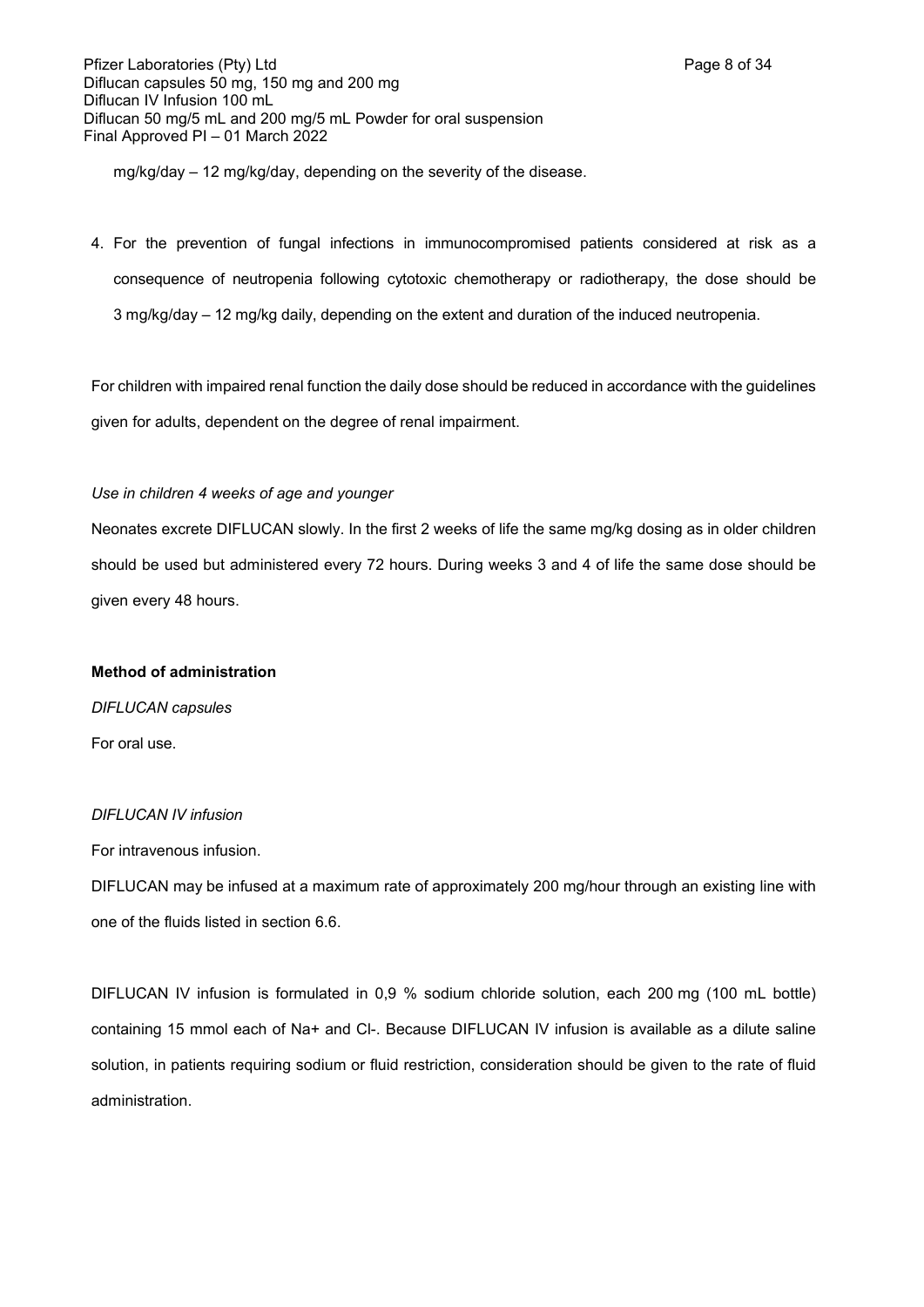Pfizer Laboratories (Pty) Ltd **Page 9 of 34** Page 9 of 34 Diflucan capsules 50 mg, 150 mg and 200 mg Diflucan IV Infusion 100 mL Diflucan 50 mg/5 mL and 200 mg/5 mL Powder for oral suspension Final Approved PI – 01 March 2022

For instructions on dilution of DIFLUCAN IV infusion, see section 6.6.

### *DIFLUCAN powder for oral suspension*

For oral use.

For instructions on reconstitution of DIFLUCAN powder for oral suspension, see section 6.6.

### **4.3 Contraindications**

- DIFLUCAN should not be used in patients with known hypersensitivity to fluconazole or to related azole medicines or any of the excipients of DIFLUCAN (listed in section 6.1).
- Co-administration of terfenadine is contraindicated in patients receiving DIFLUCAN at multiple doses of 400 mg per day or higher based upon results of a multiple dose interaction study. Co-administration of other medicines known to prolong the QT interval and which are metabolised via the cytochrome P450 (CYP) 3A4 such as cisapride, astemizole, erythromycin, pimozide and quinidine are contraindicated in patients receiving DIFLUCAN (see sections 4.4 and 4.5).
- Pregnancy and lactation.

## **4.4 Special warnings and precautions for use**

### *Hepatobiliary system*

DIFLUCAN should be administered with caution to patients with liver dysfunction.

DIFLUCAN has been associated with cases of serious hepatic toxicity including fatalities, primarily in patients with serious underlying medical conditions. In cases of DIFLUCAN-associated hepatotoxicity, no obvious relationship to total daily dose, duration of therapy, sex or age of patient has been observed. Hepatotoxicity may be reversible on discontinuation of therapy.

Patients who develop abnormal liver function tests during DIFLUCAN therapy should be monitored for the development of more serious hepatic injury. DIFLUCAN should be discontinued if clinical signs or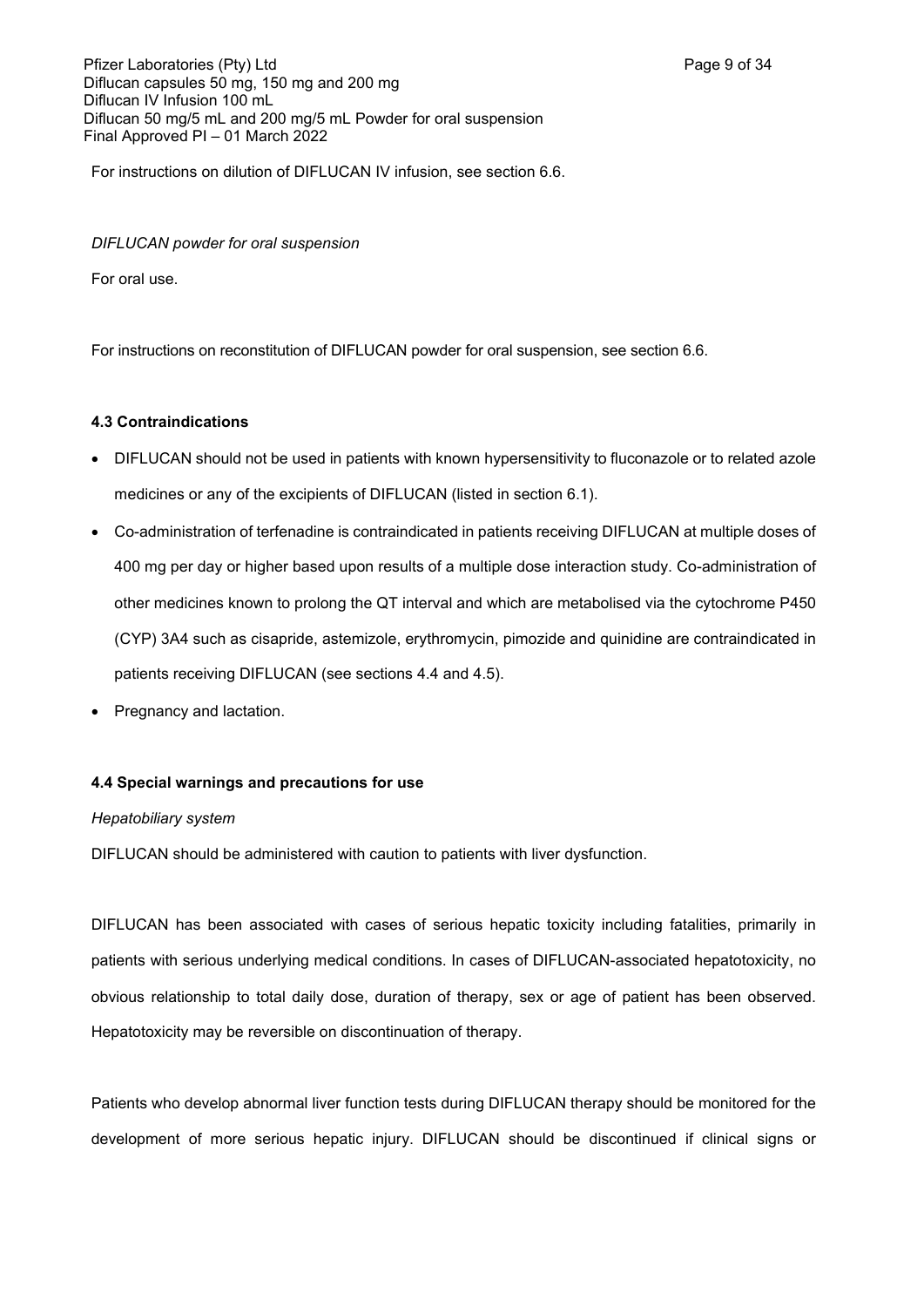Pfizer Laboratories (Pty) Ltd **Page 10 of 34** Page 10 of 34 Diflucan capsules 50 mg, 150 mg and 200 mg Diflucan IV Infusion 100 mL Diflucan 50 mg/5 mL and 200 mg/5 mL Powder for oral suspension Final Approved PI – 01 March 2022

symptoms consistent with liver disease develop that may be attributable to DIFLUCAN.

#### *Dermatological reactions*

Patients have less frequently developed pruritus, rashes, urticaria, angioedema, dry skin, abnormal odour, exfoliative cutaneous reactions, such as Stevens-Johnson syndrome and toxic epidermal necrolysis during treatment with DIFLUCAN. Drug reaction with eosinophilia and systemic symptoms (DRESS) has been reported. AIDS patients are more prone to the development of severe cutaneous reactions to many medicines. If a rash, which is considered attributable to DIFLUCAN, develops in a patient treated for a superficial fungal infection, further therapy with DIFLUCAN should be discontinued. If patients with invasive/systemic fungal infections develop rashes, they should be monitored closely and DIFLUCAN discontinued if bullous lesions or erythema multiforme develop.

#### *Hypersensitivity*

Anaphylaxis has been reported with the use of DIFLUCAN.

#### *Cardiovascular system*

DIFLUCAN has been associated with prolongation of the QT interval on the electrocardiogram. DIFLUCAN causes QT prolongation via the inhibition of Rectifier Potassium Channel current  $(I_{kr})$ . The QT prolongation caused by other medicines (such as amiodarone) may be amplified via the inhibition of cytochrome P450 (CYP) 3A4. During post-marketing surveillance, there have been cases of QT prolongation and *torsades de pointes* in patients taking DIFLUCAN. These reports included seriously ill patients with multiple confounding risk factors, such as structural heart disease, electrolyte abnormalities and concomitant medicines that may have been contributory. Patients with hypokalaemia and advanced cardiac failure are at an increased risk for the occurrence of life-threatening ventricular dysrhythmias and *torsades de pointes.*

DIFLUCAN should be administered with caution to patients with these potentially prodysrhythmic conditions.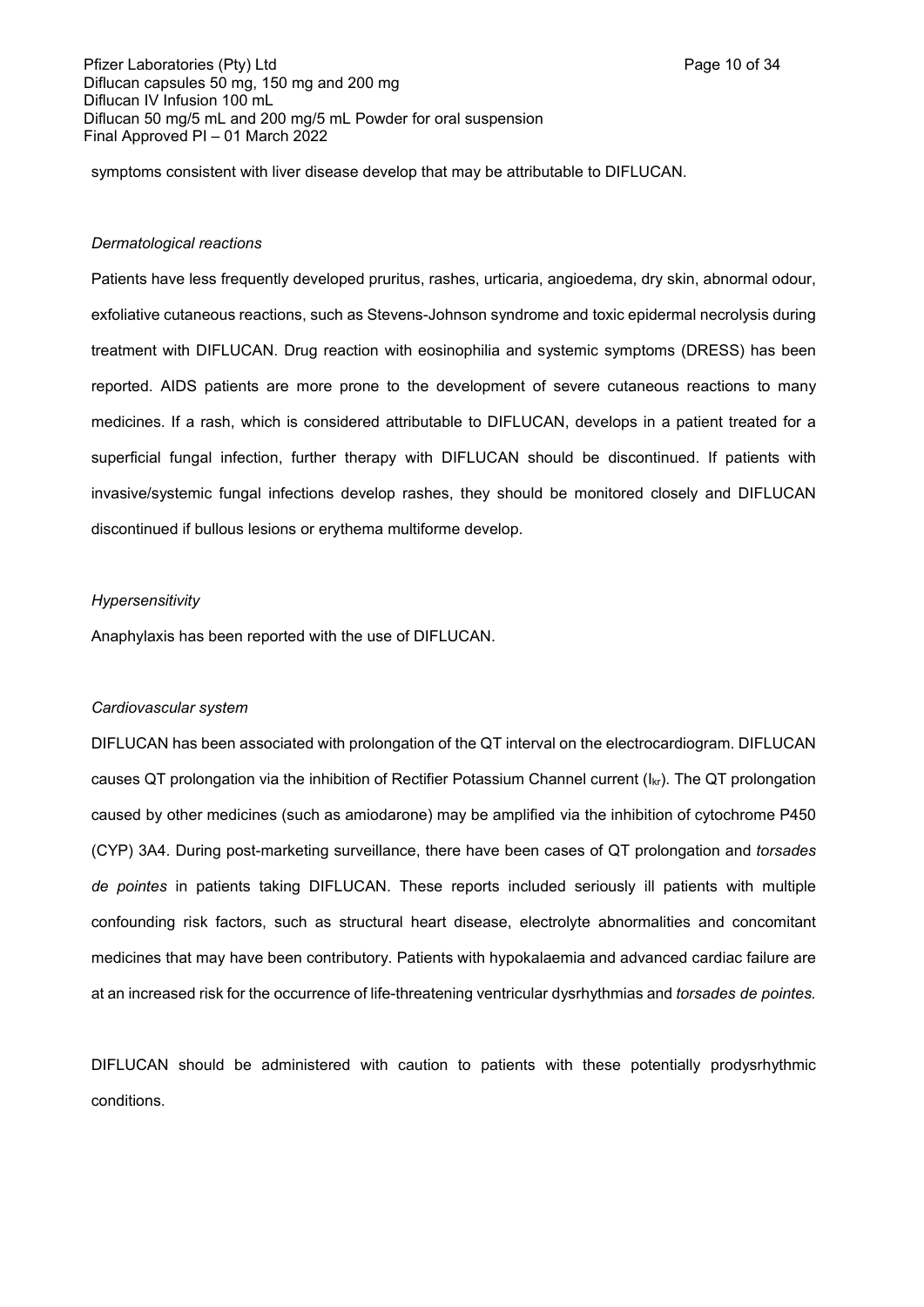Pfizer Laboratories (Pty) Ltd **Page 11 of 34** Page 11 of 34 Diflucan capsules 50 mg, 150 mg and 200 mg Diflucan IV Infusion 100 mL Diflucan 50 mg/5 mL and 200 mg/5 mL Powder for oral suspension Final Approved PI – 01 March 2022

#### *Halofantrine*

Halofantrine has been shown to prolong QTc interval at the recommended therapeutic dose and is a substrate of CYP3A4. The concomitant use of DIFLUCAN and halofantrine is therefore not recommended (see section 4.5).

#### *Renal system*

DIFLUCAN should be administered with caution to patients with renal dysfunction (see section 4.2).

#### *Adrenal insufficiency*

DIFLUCAN may cause adrenal insufficiency relating to concomitant treatment with prednisone (see section 4.5, *The effect of DIFLUCAN on other medicines*).

#### *Cytochrome P450*

DIFLUCAN is a moderate CYP2C9 and CYP3A4 inhibitor. DIFLUCAN is also a strong inhibitor of CYP2C19. DIFLUCAN-treated patients who are concomitantly treated with medicines with a narrow therapeutic window metabolised through CYP2C9, CYP2C19 and CYP3A4 should be monitored (see section 4.5).

#### *Terfenadine*

The co-administration of DIFLUCAN at doses lower than 400 mg per day with terfenadine should be carefully monitored (see sections 4.3 and 4.5).

#### *Candidiasis*

Studies have shown an increasing prevalence of infections with *Candida* species other than *C. albicans*. These are often inherently resistant (e.g. *C. krusei* and *C. auris*) or show reduced susceptibility to DIFLUCAN (*C. glabrata*). Such infections may require alternative antifungal therapy secondary to treatment failure. Therefore, health care providers are advised to take into account the prevalence of resistance in various *Candida* species to DIFLUCAN.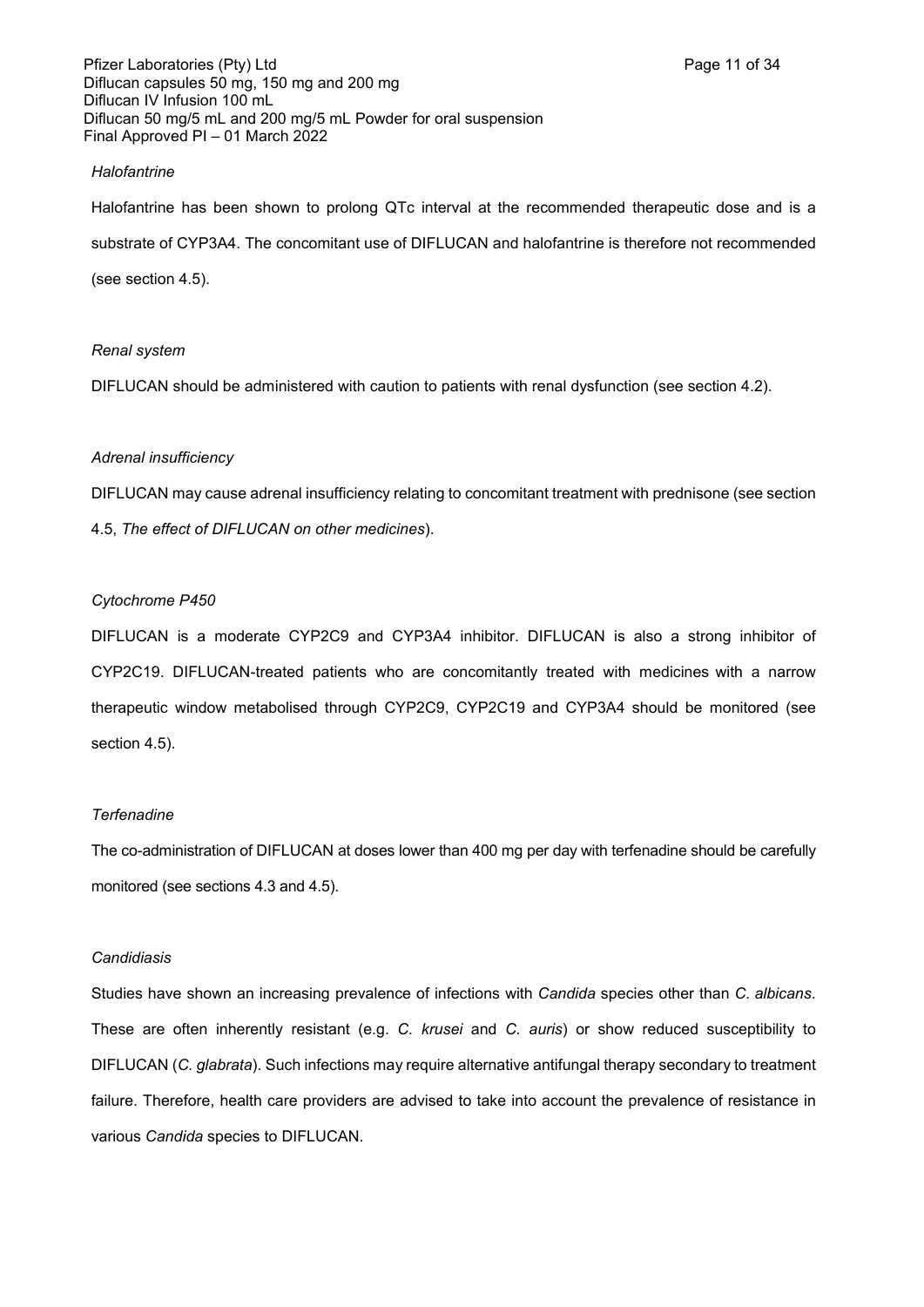### *Excipients*

#### *DIFLUCAN capsules*

DIFLUCAN capsules contain lactose monohydrate. Patients with rare hereditary problems of galactose intolerance, total lactase deficiency or glucose-galactose malabsorption should not take this medicine.

### *DIFLUCAN IV infusion*

DIFLUCAN IV infusion contains 15 mmoL sodium per 100 mL dose. This should be taken into consideration by patients on a controlled sodium diet.

### *DIFLUCAN powder for oral suspension*

DIFLUCAN powder for oral suspension contains sucrose. Patients with rare hereditary problems of fructose intolerance, glucose-galactose malabsorption or sucrase-isomaltase insufficiency should not take this medicine.

### **4.5 Interaction with other medicines and other forms of interaction**

*Concomitant use of the following other medicines is contraindicated:*

### *Cisapride*

There have been reports of cardiac events including *torsades de pointes* in patients to whom DIFLUCAN and cisapride were co-administered. A controlled study found that concomitant DIFLUCAN 200 mg once daily and cisapride 20 mg four times a day yielded a significant increase in cisapride plasma levels and prolongation of QTc interval. Concomitant treatment with DIFLUCAN and cisapride is contraindicated in patients receiving DIFLUCAN (see section 4.3).

### *Terfenadine*

Because of the occurrence of serious cardiac dysrhythmias secondary to prolongation of the QTc interval in patients receiving azole antifungals in conjunction with terfenadine, interaction studies have been performed. One study at a 200 mg daily dose of DIFLUCAN failed to demonstrate a prolongation in QTc interval. Another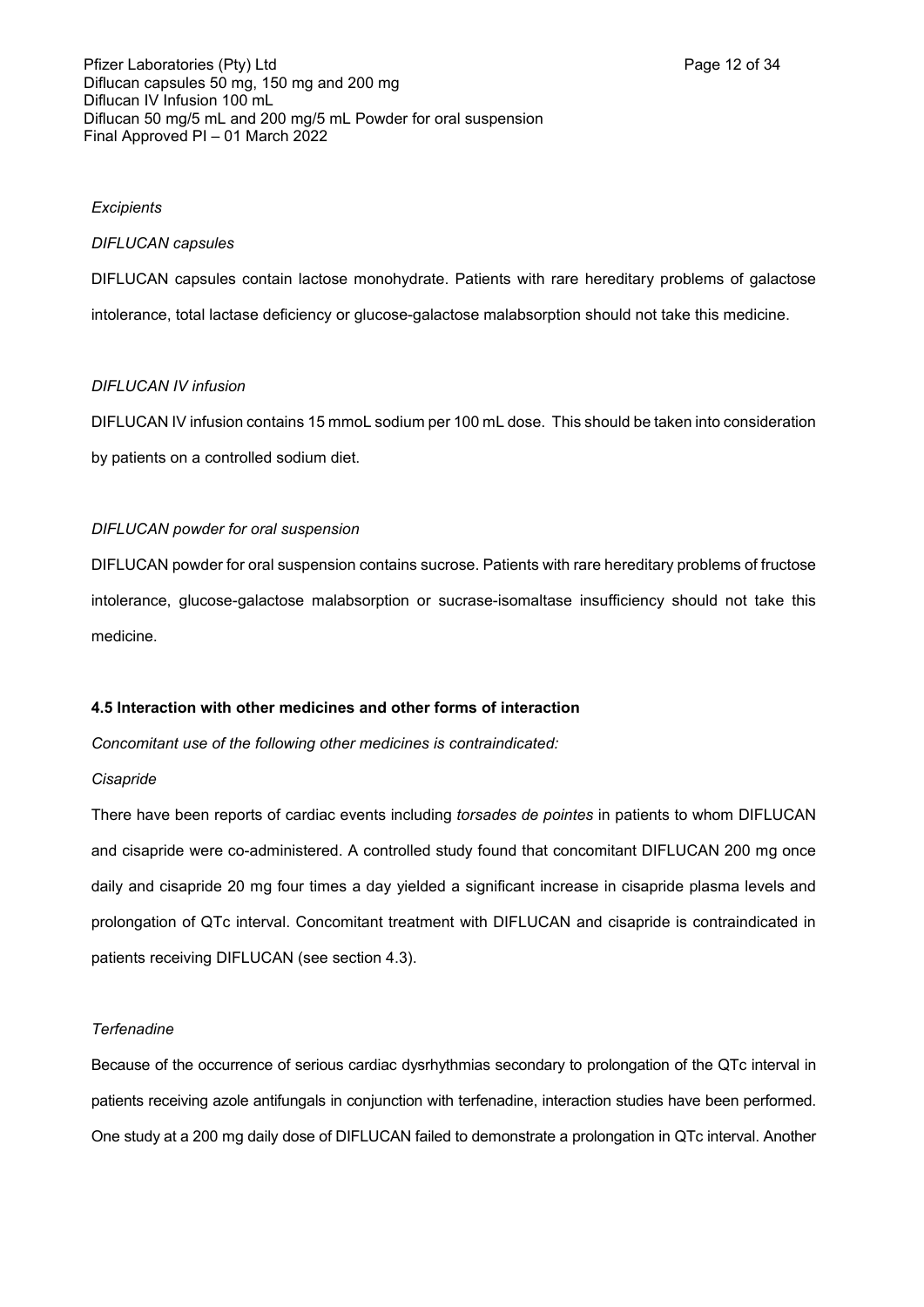Pfizer Laboratories (Pty) Ltd **Page 13 of 34** Page 13 of 34 Diflucan capsules 50 mg, 150 mg and 200 mg Diflucan IV Infusion 100 mL Diflucan 50 mg/5 mL and 200 mg/5 mL Powder for oral suspension Final Approved PI – 01 March 2022

study at a 400 mg and 800 mg daily dose of DIFLUCAN demonstrated that DIFLUCAN taken in doses of 400 mg per day or greater significantly increases plasma levels of terfenadine when taken concomitantly. The combined use of DIFLUCAN at doses of 400 mg or greater with terfenadine is contraindicated. The coadministration of DIFLUCAN at doses lower than 400 mg per day with terfenadine should be carefully monitored (see section 4.3).

#### *Astemizole*

Concomitant administration of DIFLUCAN with astemizole may decrease the clearance of astemizole. Resulting increased plasma concentrations of astemizole can lead to QT prolongation and *torsades de pointes*. Co-administration of DIFLUCAN and astemizole is contraindicated (see section 4.3).

#### *Pimozide*

Although not studied *in vitro* or *in vivo*, concomitant administration of DIFLUCAN with pimozide may result in inhibition of pimozide metabolism. Increased pimozide plasma concentrations can lead to QT prolongation and *torsades de pointes*. Co-administration of DIFLUCAN and pimozide is contraindicated (see section 4.3).

#### *Quinidine*

Although not studied *in vitro* or *in vivo*, concomitant administration of DIFLUCAN with quinidine may result in inhibition of quinidine metabolism. Use of quinidine has been associated with QT prolongation and *torsades de pointes*. Co-administration of DIFLUCAN and quinidine is contraindicated (see section 4.3).

#### *Erythromycin*

Concomitant use of DIFLUCAN and erythromycin has the potential to increase the risk of cardiotoxicity (prolonged QT interval, *torsades de pointes*) and consequently sudden death. Co-administration of DIFLUCAN and erythromycin is contraindicated (see section 4.3).

*Concomitant use of the following other medicines cannot be recommended: Halofantrine*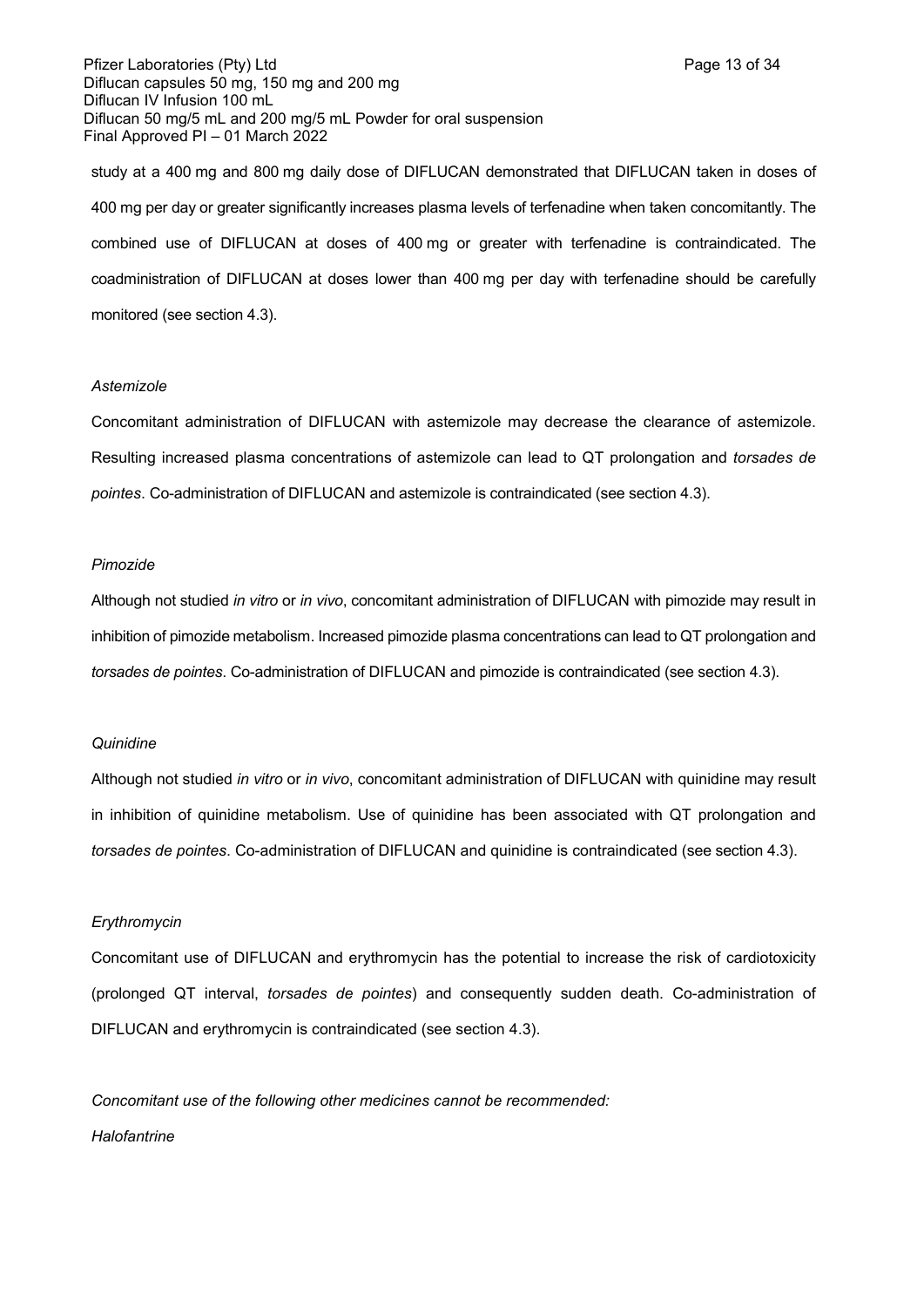Pfizer Laboratories (Pty) Ltd **Page 14 of 34** Page 14 of 34 Diflucan capsules 50 mg, 150 mg and 200 mg Diflucan IV Infusion 100 mL Diflucan 50 mg/5 mL and 200 mg/5 mL Powder for oral suspension Final Approved PI – 01 March 2022

DIFLUCAN can increase halofantrine plasma concentration due to an inhibitory effect on CYP3A4. Concomitant use of DIFLUCAN and halofantrine has the potential to increase the risk of cardiotoxicity (prolonged QT interval, *torsades de pointes*) and consequently sudden heart death. This combination should be avoided (see section 4.4).

*Concomitant use that should be used with caution:*

### *Amiodarone*

Concomitant administration of DIFLUCAN with amiodarone may increase QT prolongation. Caution must be exercised if the concomitant use of DIFLUCAN and amiodarone is necessary, notably with high dose DIFLUCAN (800 mg) (see section 4.4).

*Concomitant use of the following medicines leads to precautions and dose adjustments:*

*The effect of other medicines on DIFLUCAN*

### *Hydrochlorothiazide*

In a pharmacokinetic interaction study, co-administration of multiple-dose hydrochlorothiazide to healthy volunteers receiving DIFLUCAN increased plasma concentrations of DIFLUCAN by 40 %. An effect of this magnitude may necessitate a change in the DIFLUCAN dose regimen in subjects receiving concomitant diuretics.

### *Rifampicin*

Concomitant administration of DIFLUCAN and rifampicin resulted in a 25 % decrease in the AUC and a 20 % shorter half-life of DIFLUCAN. In patients receiving concomitant rifampicin, an increase of the DIFLUCAN dose should be considered.

Interaction studies have shown that when oral DIFLUCAN is co-administered with food, cimetidine, antacids or following total body irradiation for bone marrow transplantation, no clinically significant impairment of absorption occurs.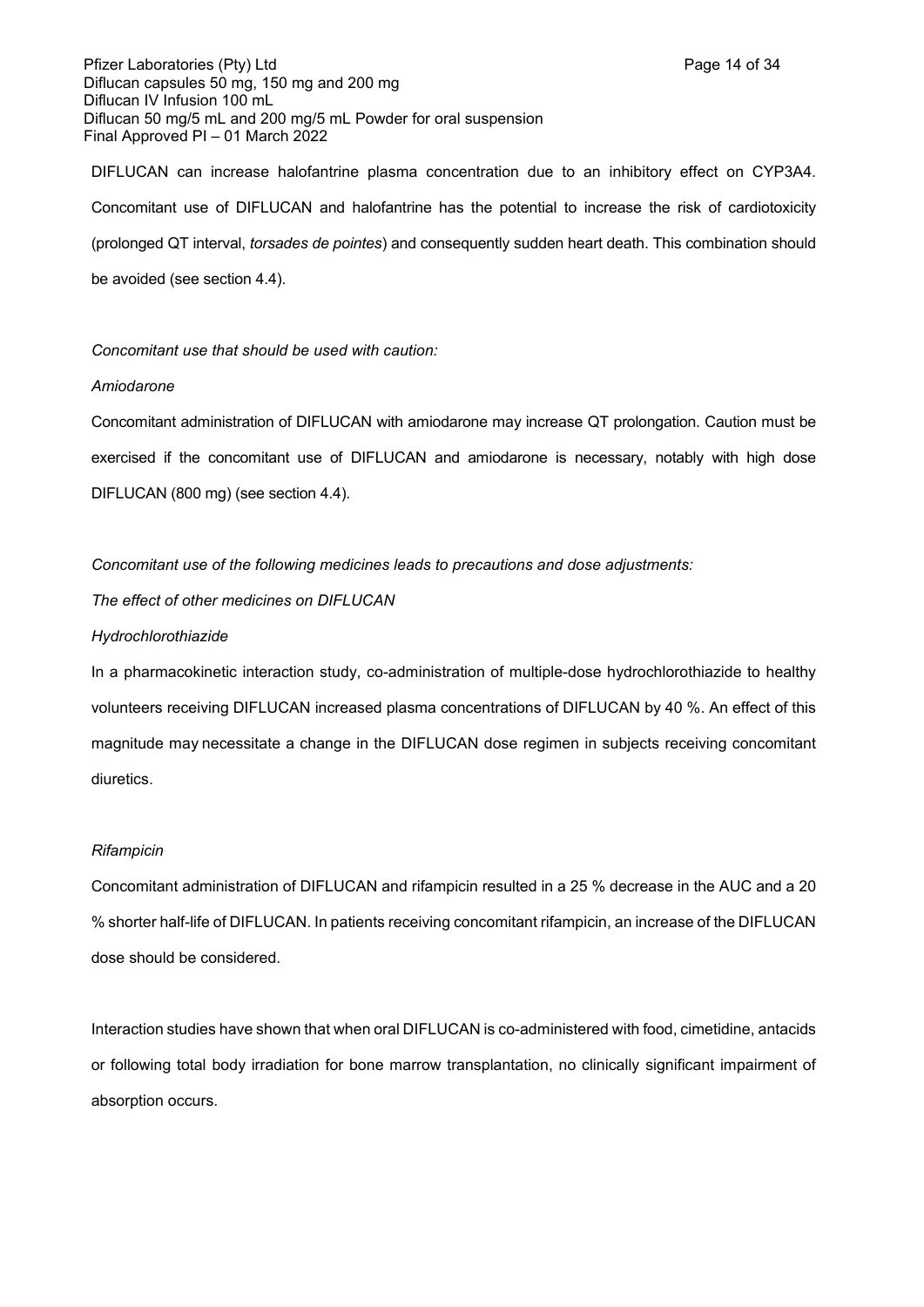Pfizer Laboratories (Pty) Ltd **Page 15 of 34** Page 15 of 34 Diflucan capsules 50 mg, 150 mg and 200 mg Diflucan IV Infusion 100 mL Diflucan 50 mg/5 mL and 200 mg/5 mL Powder for oral suspension Final Approved PI – 01 March 2022

#### *The effect of DIFLUCAN on other medicines*

DIFLUCAN is a moderate inhibitor of cytochrome P450 (CYP) isoenzyme 2C9 and 3A4. DIFULCAN is also a strong inhibitor of the isoenzyme CYP2C19. In addition to the observed/documented interactions mentioned below, there is a risk of increased plasma concentration of other medicines metabolised by CYP2C9, CYP2C19 and CYP3A4 co-administered with DIFLUCAN. Therefore, caution should be exercised when using these combinations and the patients should be carefully monitored. The enzyme inhibiting effect of DIFLUCAN persists for 4 – 5 days after discontinuation of DIFLUCAN treatment due to the long half-life of DIFLUCAN (see section 4.3).

#### *Alfentanil*

A study observed a reduction in clearance and distribution volume as well as prolongation of t½ of alfentanil following concomitant treatment with DIFLUCAN. A possible mechanism of action is DIFLUCAN's inhibition of CYP3A4. Dosage adjustment of alfentanil may be necessary.

### *Amitriptyline, nortriptyline*

DIFLUCAN increases the effect of amitriptyline and nortriptyline. 5-nortriptyline and/or S-amitriptyline may be measured at initiation of the combination therapy and after one week. Dosage of amitriptyline/nortriptyline should be adjusted, if necessary.

#### *Amphotericin B*

Concurrent administration of DIFLUCAN and amphotericin B in infected normal and immunosuppressed mice showed the following results: a small additive antifungal effect in systemic infection with *C. albicans*, no interaction in intracranial infection with *Cryptococcus neoformans*, and antagonism of the two medicines in systemic infection with *Aspergillus fumigatus*. The clinical significance of results obtained in these studies is unknown.

#### *Anticoagulants*

In an interaction study, DIFLUCAN increased the prothrombin time/international normalised ratio (INR) (12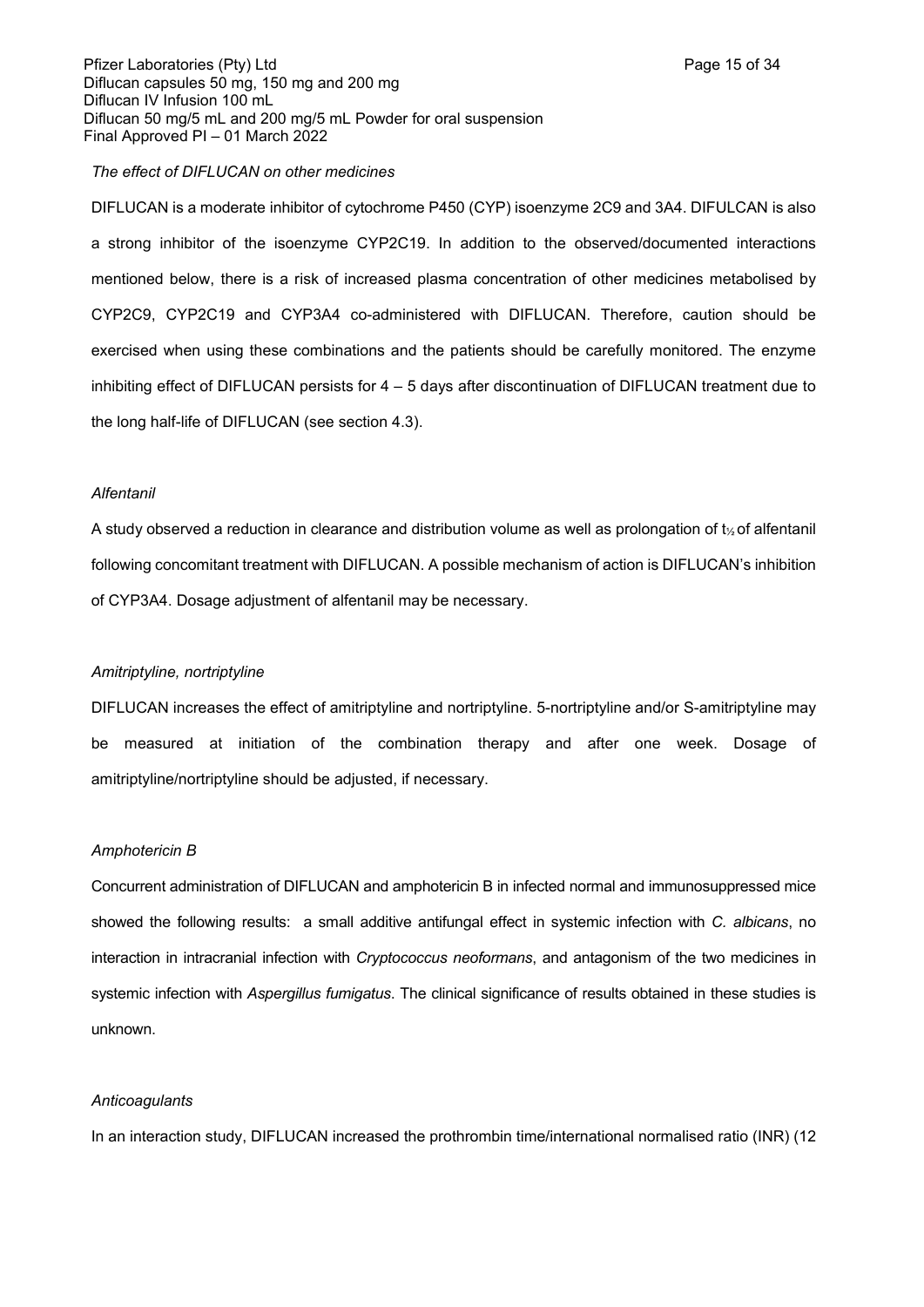Pfizer Laboratories (Pty) Ltd **Page 16 of 34** Page 16 of 34 Diflucan capsules 50 mg, 150 mg and 200 mg Diflucan IV Infusion 100 mL Diflucan 50 mg/5 mL and 200 mg/5 mL Powder for oral suspension Final Approved PI – 01 March 2022

%) after warfarin administration in healthy males. In post-marketing experience, bleeding events (bruising, epistaxis, gastrointestinal bleeding, haematuria, and melena) have been reported, in association with increases in prothrombin time/INR in patients receiving DIFLUCAN concurrently with warfarin. Prothrombin time in patients receiving coumarin-type (warfarin) or indanedione anticoagulants should be carefully monitored. Dose adjustment of these anticoagulants may be necessary.

#### *Azithromycin*

There was no significant pharmacokinetic interaction between DIFLUCAN and azithromycin.

#### *Benzodiazepines (short-acting), i.e. midazolam, triazolam*

Following oral administration of midazolam, DIFLUCAN resulted in substantial increases in midazolam concentrations and psychomotor effects. This effect on midazolam appears to be more pronounced following oral administration of DIFLUCAN than with DIFLUCAN administered intravenously. If concomitant benzodiazepine therapy is necessary in patients being treated with DIFLUCAN, consideration should be given to decreasing the benzodiazepine dosage, and the patients should be appropriately monitored.

DIFLUCAN increases the AUC of triazolam (single dose) by approximately 50 %, C<sub>max</sub> by 20 – 32 % and increases t<sup>½</sup> by 25 – 50 % due to the inhibition of metabolism of triazolam. Dosage adjustments of triazolam may be necessary.

#### *Carbamazepine*

DIFLUCAN inhibits the metabolism of carbamazepine and an increase in serum carbamazepine of 30 % has been observed. There is a risk of developing carbamazepine toxicity. Dosage adjustment of carbamazepine may be necessary depending on concentration measurements/effect.

#### *Calcium channel blockers*

Certain calcium channel antagonists (nifedipine, isradipine, amlodipine, verapamil and felodipine) are metabolised by CYP3A4. DIFLUCAN has the potential to increase the systemic exposure of the calcium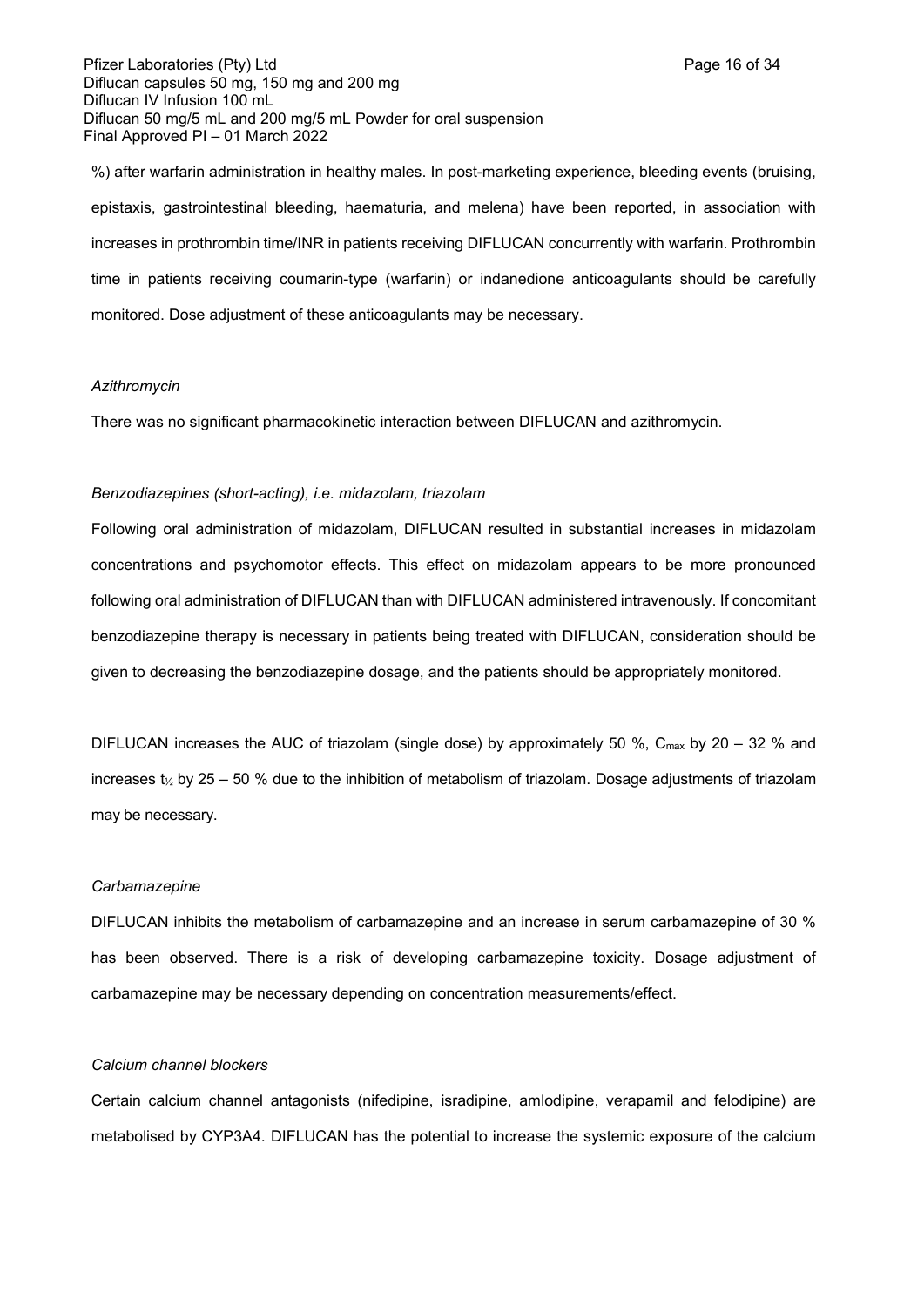Pfizer Laboratories (Pty) Ltd **Page 17 of 34** Page 17 of 34 Diflucan capsules 50 mg, 150 mg and 200 mg Diflucan IV Infusion 100 mL Diflucan 50 mg/5 mL and 200 mg/5 mL Powder for oral suspension Final Approved PI – 01 March 2022

channel antagonists. Frequent monitoring for adverse events is recommended.

### *Celecoxib*

During concomitant treatment with DIFLUCAN (200 mg daily) and celecoxib (200 mg) the celecoxib C<sub>max</sub> and AUC increased by 68 % and 134 %, respectively. A 50 % reduction of the celecoxib dose may be necessary when combined with DIFLUCAN.

### *Ciclosporin*

DIFLUCAN significantly increases the concentration and AUC of ciclosporin. This combination may be used by reducing the dosage of ciclosporin depending on ciclosporin concentration.

### *Cyclophosphamide*

Combination therapy with cyclophosphamide and DIFLUCAN results in an increase in serum bilirubin and serum creatinine. The combination may be used while taking increased consideration to the risk of increased serum bilirubin and serum creatinine.

### *Endogenous steroid*

No adverse effect has been seen on endogenous steroid levels or on ACTH stimulated cortisol response.

### *Fentanyl*

One fatal case of possible fentanyl DIFLUCAN interaction was reported. The author judged that the patient died from fentanyl intoxication. Furthermore, in a randomised crossover study with twelve healthy volunteers it was shown that DIFLUCAN delayed the elimination of fentanyl significantly. Elevated fentanyl concentration may lead to respiratory depression.

### *HMG-CoA reductase inhibitors*

The risk of myopathy and rhabdomyolysis increases when DIFLUCAN is co-administered with HMG-CoA reductase inhibitors metabolised through CYP3A4, such as atorvastatin and simvastatin, or through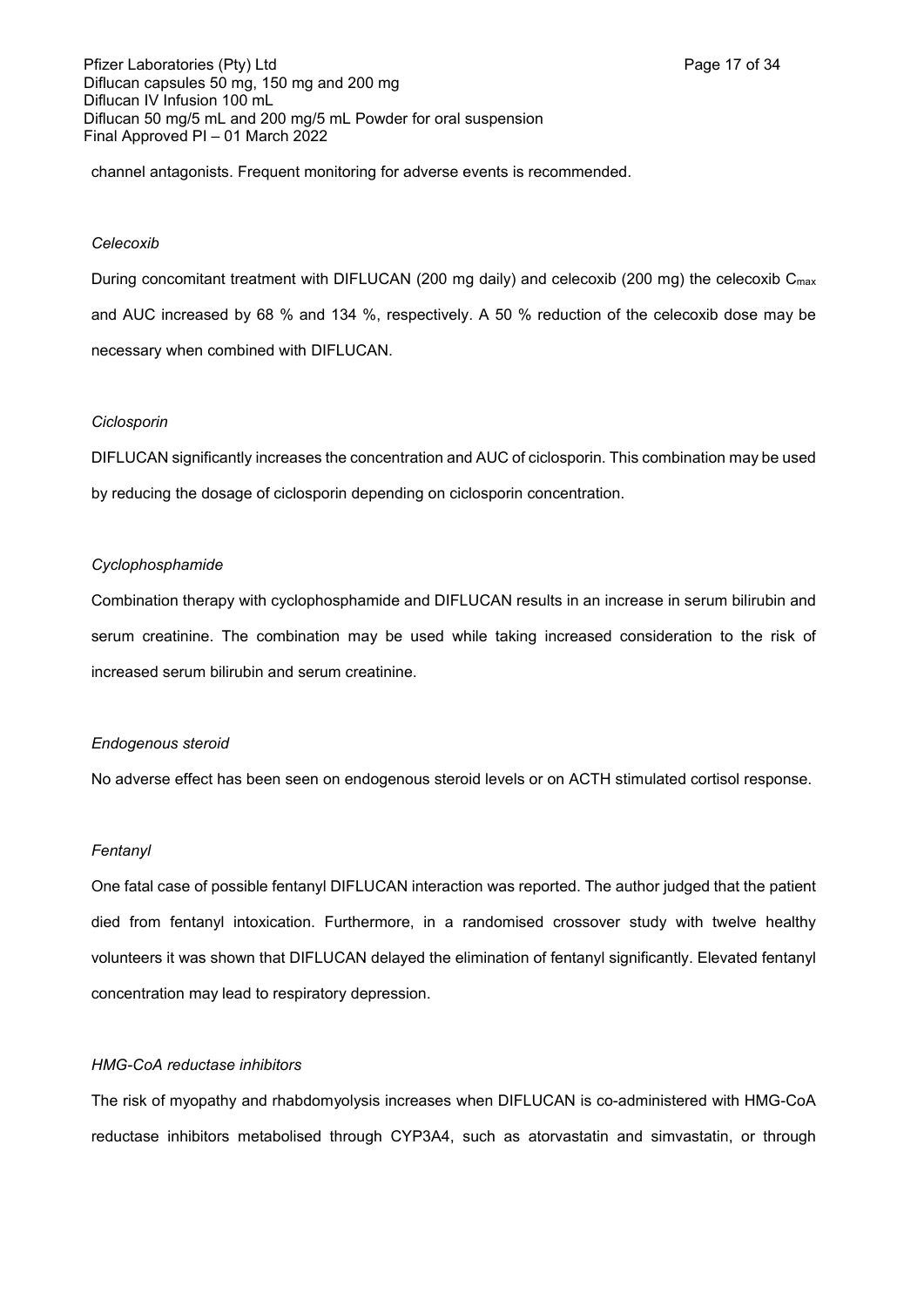CYP2C9, such as fluvastatin. If concomitant therapy is necessary, the patient should be observed for symptoms of myopathy and rhabdomyolysis and creatine kinase should be monitored. HMG-CoA reductase inhibitors should be discontinued if a marked increase in creatine kinase is observed, or myopathy/rhabdomyolysis is diagnosed or suspected.

### *Ibrutinib*

Moderate inhibitors of CYP3A4 such as DIFLUCAN increase plasma ibrutinib concentrations and may increase risk of toxicity. If the combination cannot be avoided, reduce the dose of ibrutinib to 280 mg once daily (two capsules) for the duration of the inhibitor use and provide close clinical monitoring.

#### *Losartan*

DIFLUCAN inhibits the metabolism of losartan to its active metabolite (E-31 74) which is responsible for most of the angiotensin Il-receptor antagonism which occurs during treatment with losartan. Patients should have their blood pressure monitored regularly.

### *Methadone*

DIFLUCAN may enhance the serum concentration of methadone. Dosage adjustment of methadone may be necessary.

### *Non-steroidal anti-inflammatory drugs (NSAIDs)*

The Cmax and AUC of flurbiprofen were increased by 23 % and 81 %, respectively, when co-administered with DIFLUCAN compared to administration of flurbiprofen alone. Similarly, the C<sub>max</sub> and AUC of the pharmacologically active isomer [S-(+)-ibuprofen] were increased by 15 % and 82 %, respectively, when DIFLUCAN was co-administered with racemic ibuprofen (400 mg) compared to administration of racemic ibuprofen alone.

Although not specifically studied, DIFLUCAN has the potential to increase the systemic exposure of other NSAIDs that are metabolised by CYP2C9 (e.g. naproxen, lornoxicam, meloxicam, diclofenac). Frequent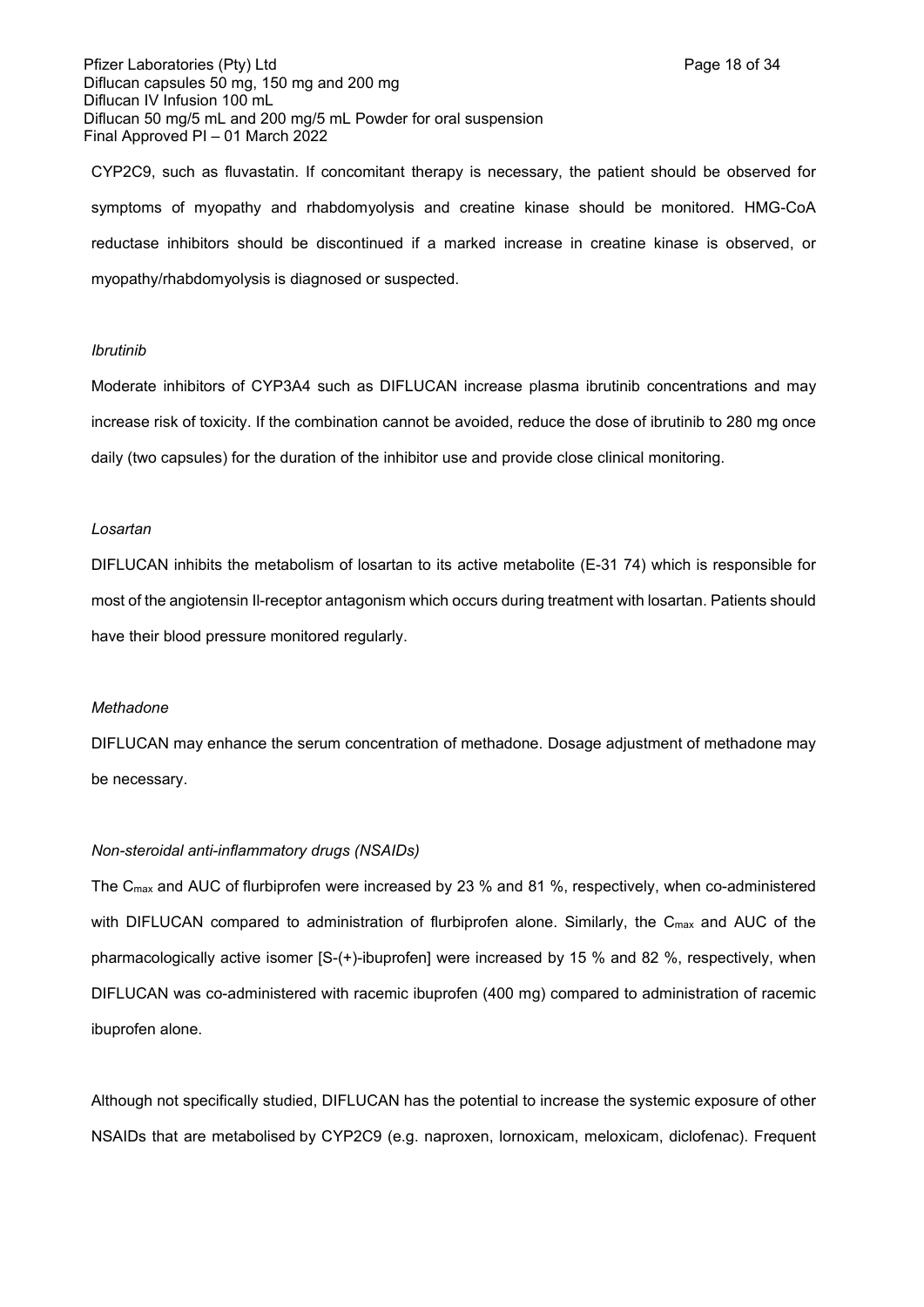Pfizer Laboratories (Pty) Ltd **Page 19 of 34** Page 19 of 34 Diflucan capsules 50 mg, 150 mg and 200 mg Diflucan IV Infusion 100 mL Diflucan 50 mg/5 mL and 200 mg/5 mL Powder for oral suspension Final Approved PI – 01 March 2022

monitoring for adverse events and toxicity related to NSAIDs is recommended. Adjustment of dosage of NSAIDs may be needed.

#### *Olaparib*

Moderate inhibitors of CYP3A4 such as DIFLUCAN increase olaparib plasma concentrations; concomitant use is not recommended. If the combination cannot be avoided, limit the dose of olaparib to 200 mg twice daily.

### *Oral contraceptives*

Two pharmacokinetic studies with a combined oral contraceptive have been performed using multiple doses of DIFLUCAN. There were no relevant effects on hormone level in the 50 mg DIFLUCAN study, while at 200 mg daily, the AUCs of ethinylestradiol and levonorgestrel were increased 40 % and 24 %, respectively. Thus, multiple dose use of DIFLUCAN at these doses is unlikely to have an effect on the efficacy of the combined oral contraceptive.

#### *Phenytoin*

DIFLUCAN inhibits the hepatic metabolism of phenytoin. With co-administration, serum phenytoin concentration levels should be monitored in order to avoid phenytoin toxicity.

### *Prednisone*

There was a case report that a liver-transplanted patient treated with prednisone developed acute adrenal insufficiency when a three-month therapy with DIFLUCAN was discontinued. The discontinuation of DIFLUCAN presumably caused an enhanced CYP3A4 activity which led to increased metabolism of prednisone. Patients on long-term treatment with DIFLUCAN and prednisone should be carefully monitored for adrenal insufficiency when DIFLUCAN is discontinued (see section 4.4).

### *Rifabutin*

There have been reports that an interaction exists when DIFLUCAN is administered concomitantly with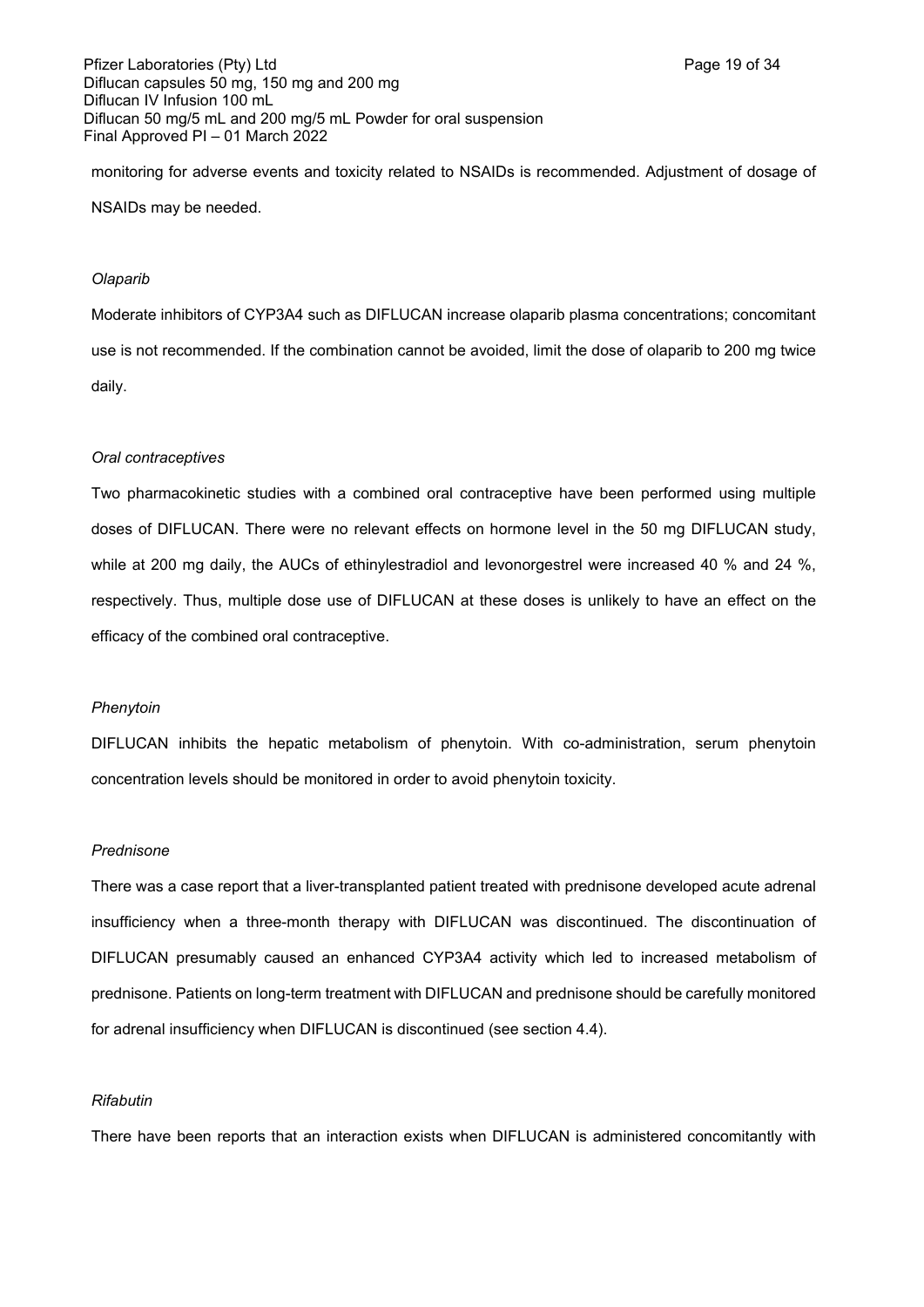Pfizer Laboratories (Pty) Ltd **Page 20 of 34** Page 20 of 34 Diflucan capsules 50 mg, 150 mg and 200 mg Diflucan IV Infusion 100 mL Diflucan 50 mg/5 mL and 200 mg/5 mL Powder for oral suspension Final Approved PI – 01 March 2022

rifabutin, leading to increased serum levels of rifabutin up to 80 %. There have been reports of uveitis in patients to whom DIFLUCAN and rifabutin were co-administered. Patients receiving rifabutin and DIFLUCAN concomitantly should be carefully monitored.

#### *Saquinavir*

DIFLUCAN increases the AUC of saquinavir with approximately 50 %, C<sub>max</sub> by approximately 55 % and decreases the clearance of saquinavir by approximately 50 % due to inhibition of saquinavir's hepatic metabolism by CYP3A4 and inhibition of P-glycoprotein. Dosage adjustment of saquinavir may be necessary.

#### *Sirolimus*

DIFLUCAN increases plasma concentrations of sirolimus presumably by inhibiting the metabolism of sirolimus via CYP3A4 and P-glycoprotein. This combination may be used with a dosage adjustment of sirolimus depending on the effect/concentration measurements.

#### *Sulfonylureas*

DIFLUCAN has been shown to prolong the serum half-life of concomitantly administered oral sulfonylureas (e.g., chlorpropamide, glibenclamide, glipizide, tolbutamide) in healthy volunteers. Frequent monitoring of blood glucose and appropriate reduction of sulfonylurea dosage is recommended during co-administration.

### *Tacrolimus*

DIFLUCAN may increase the serum concentrations of orally administered tacrolimus up to 5 times due to inhibition of tacrolimus metabolism through CYP3A4 in the intestines. No significant pharmacokinetic changes have been observed when tacrolimus is given intravenously. Increased tacrolimus levels have been associated with nephrotoxicity. Dosage of orally administered tacrolimus should be decreased depending on tacrolimus concentration.

### *Theophylline*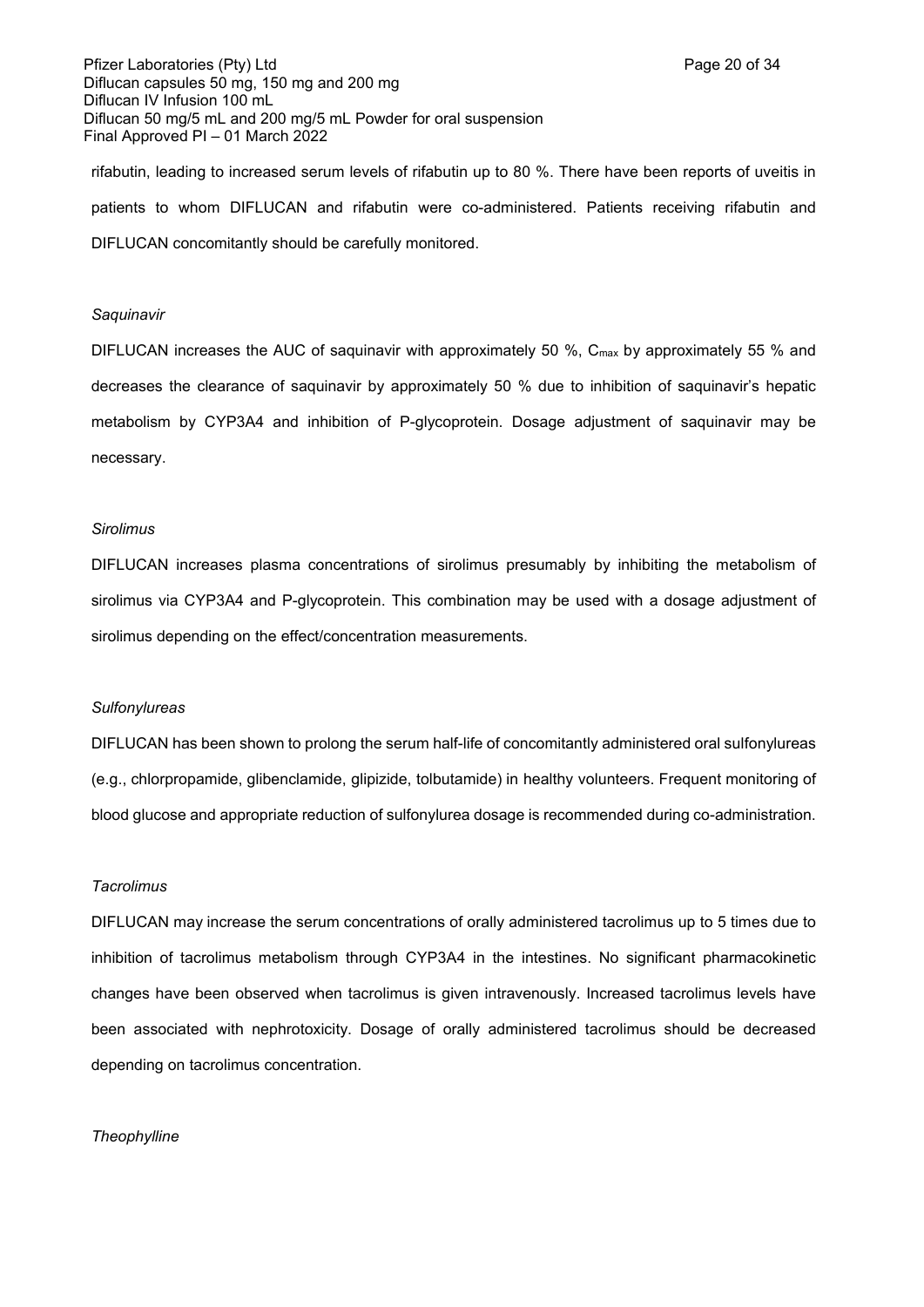Pfizer Laboratories (Pty) Ltd **Page 21 of 34** Page 21 of 34 Diflucan capsules 50 mg, 150 mg and 200 mg Diflucan IV Infusion 100 mL Diflucan 50 mg/5 mL and 200 mg/5 mL Powder for oral suspension Final Approved PI – 01 March 2022

In a placebo-controlled interaction study, the administration of DIFLUCAN 200 mg for 14 days resulted in an 18 % decrease in the mean plasma clearance rate of theophylline. Patients who are receiving high dose theophylline or who are otherwise at increased risk for theophylline toxicity should be observed for signs of theophylline toxicity while receiving DIFLUCAN and therapy modified appropriately if signs of toxicity develop.

### *Tofacitinib*

Exposure of tofacitinib is increased when tofacitinib is co-administered with medicines that result in both moderate inhibition of CYP3A4 and strong inhibition of CYP2C19 (e.g. DIFLUCAN). Therefore, it is recommended to reduce tofacitinib dose to 5 mg once daily when it is combined with these medicines.

#### *Tolvaptan*

Exposure to tolvaptan is significantly increased (200 % in AUC; 80 % in  $C_{\text{max}}$ ) when tolvaptan, a CYP3A4 substrate, is co-administered with DIFLUCAN, a moderate CYP3A4 inhibitor, with risk of significant increase in adverse reactions particularly significant diuresis, dehydration and acute renal failure. In case of concomitant use, the tolvaptan dose should be reduced as instructed in the tolvaptan prescribing information and the patient should be frequently monitored for any adverse reactions associated with tolvaptan.

#### *Vinca alkaloids*

Although not studied, DIFLUCAN may increase the plasma levels of the vinca alkaloids (e.g., vincristine and vinblastine) and lead to neurotoxicity, which is possibly due to an inhibitory effect on CYP3A4.

#### *Vitamin A*

Based on a case-report in one patient receiving combination therapy with all-trans-retinoid acid (an acid form of vitamin A) and DIFLUCAN, pseudotumour *cerebri*, which disappeared after discontinuation of DIFLUCAN treatment occurred. Potential central nervous system (CNS) adverse events should be monitored for when this combination of medicines is used.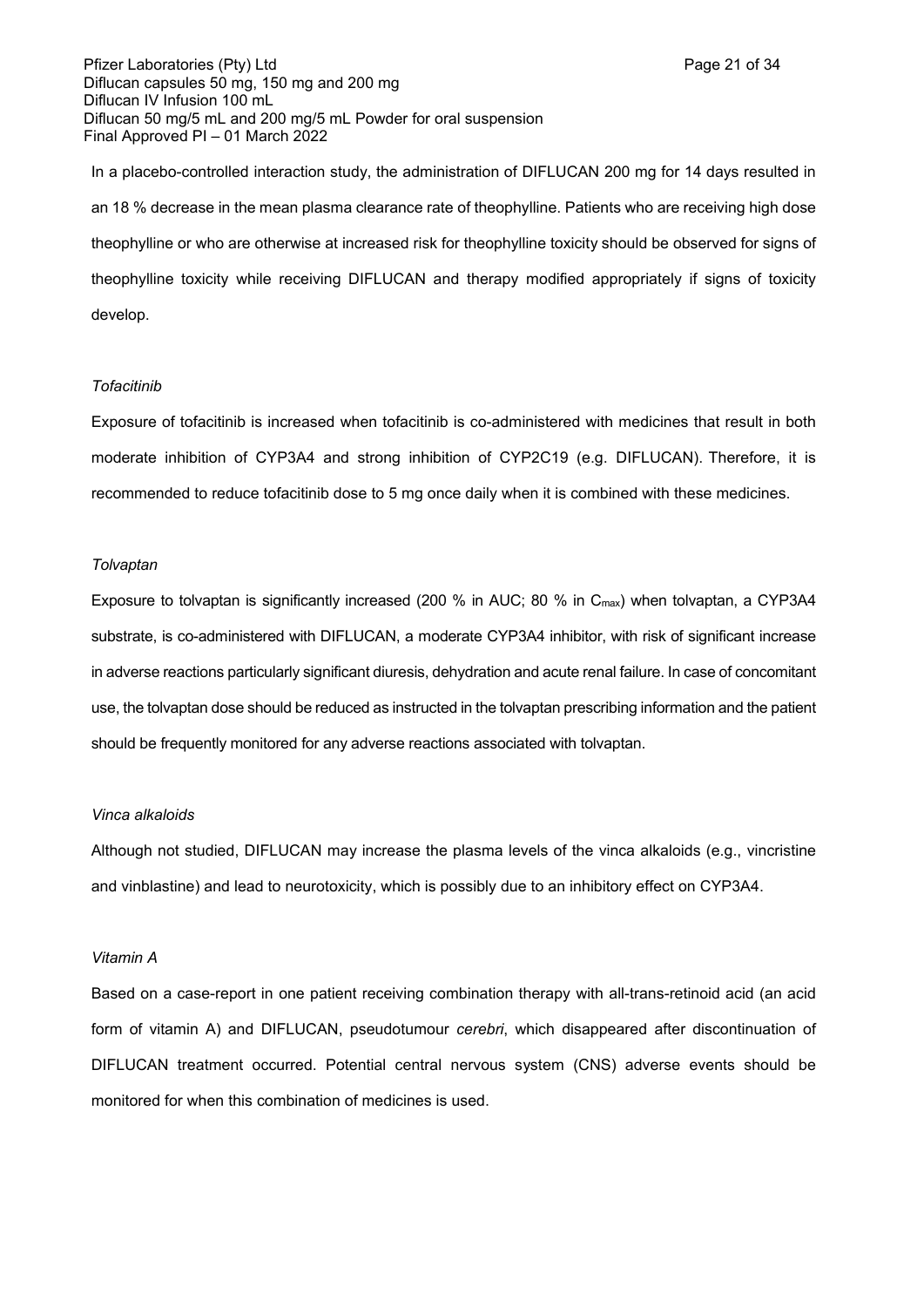Pfizer Laboratories (Pty) Ltd **Page 22 of 34** Page 22 of 34 Diflucan capsules 50 mg, 150 mg and 200 mg Diflucan IV Infusion 100 mL Diflucan 50 mg/5 mL and 200 mg/5 mL Powder for oral suspension Final Approved PI – 01 March 2022

### *Voriconazole (CYP2C9, CYP2C19 and CYP3A4 inhibitor)*

Concurrent administration of oral voriconazole (400 mg every 12 hours for 1 day, then 200 mg every 12 hours for 2,5 days) and oral DIFLUCAN (400 mg on day 1, then 200 mg every 24 hours for 4 days) to 8 healthy male subjects resulted in an increase in C<sub>max</sub>, and AUCτ, of voriconazole by an average of 57 % (90 % CI: 20 %, 107 %) and 79 % (90 % CI: 40 %, 128 %), respectively. In a follow-on clinical study involving 8 healthy male subjects, reduced dosing and/or frequency of voriconazole and DIFLUCAN did not eliminate or diminish this effect. Concomitant administration of voriconazole and DIFLUCAN at any dose is not recommended.

#### *Zidovudine*

DIFLUCAN increases C<sub>max</sub> and AUC of zidovudine by 84 % and 74 %, respectively, due to an approximately 45 % decrease in oral zidovudine clearance. The half-life of zidovudine was likewise prolonged by approximately 128 % following combination therapy with DIFLUCAN. Patients receiving this combination should be monitored for the development of zidovudine-related adverse reactions. Dosage reduction of zidovudine may be considered.

Medical practitioners should be aware that drug-drug interaction studies with other medicines have not been conducted, but such interactions may occur.

### **4.6 Fertility, pregnancy and lactation**

### **Women of childbearing potential/contraception in males and females**

Effective contraceptive measures must be used in women of childbearing potential and should continue throughout the treatment period and for approximately 1 week (5 to 6 half-lives) after the final dose.

#### **Pregnancy**

DIFLUCAN is contraindicated for use during pregnancy (see section 4.3).

There have been reports of congenital abnormalities in infants whose mothers were treated with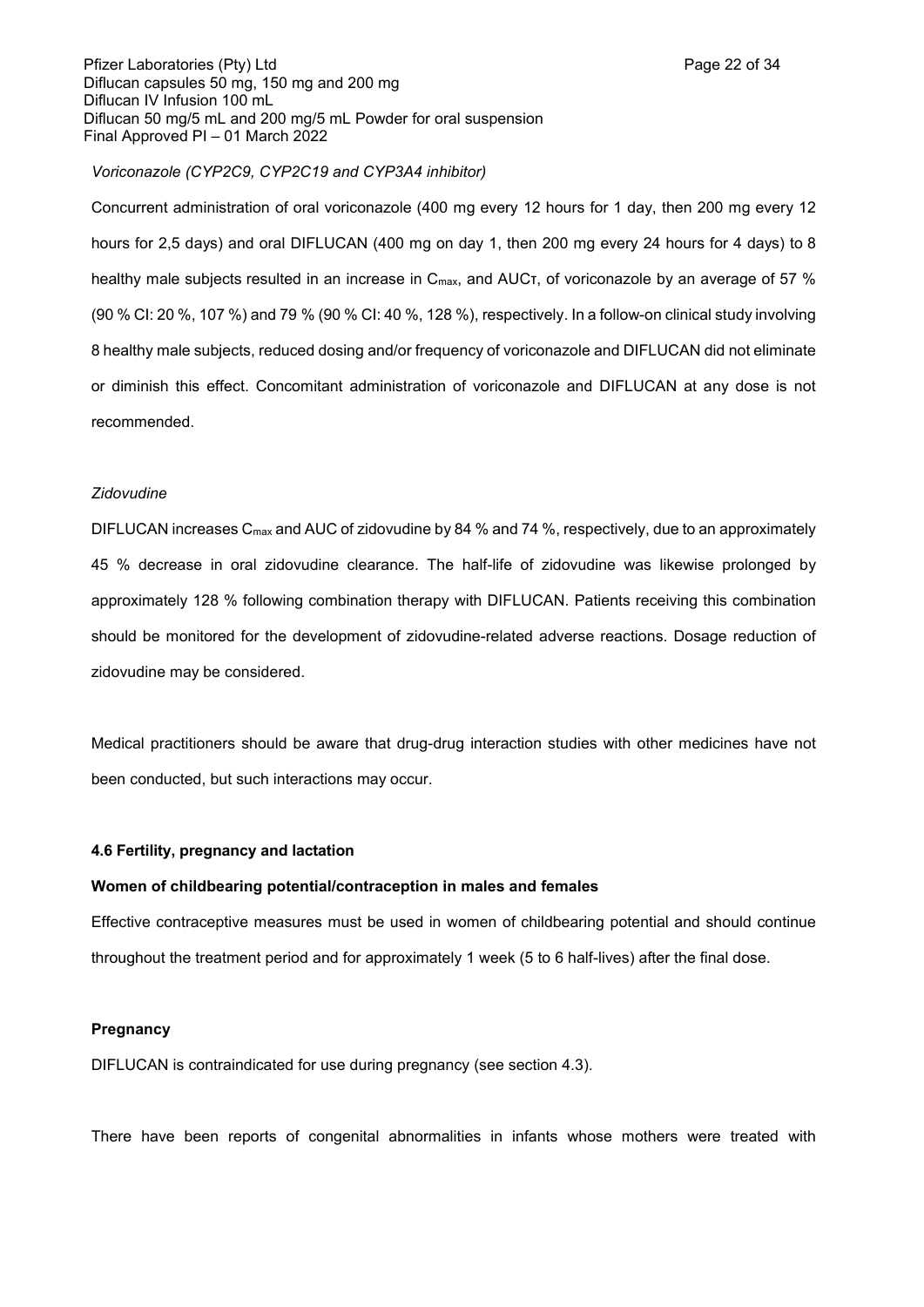DIFLUCAN.

There have been reports of multiple congenital abnormalities in infants whose mothers were being treated for 3 or more months with high dose (400 to 800 mg/day) DIFLUCAN therapy for coccidioidomycosis.

A few published case reports describe a distinctive and a rare pattern of birth defects among infants whose mother received high-dose (400 to 800 mg/day) DIFLUCAN during most or all of the first trimester of pregnancy. The features seen in these infants include: brachycephaly, abnormal facies, abnormal calvarial development, cleft palate, femoral bowing, thin ribs and long bones, arthrogryposis, and congenital heart disease.

#### **Breastfeeding**

DIFLUCAN is found in breast milk at concentrations similar to plasma.

DIFLUCAN should not be used in mothers breastfeeding their infants.

### **4.7 Effects on ability to drive and use machines**

When driving vehicles or operating machines, it should be taken into account that dizziness or seizures may occur.

#### **4.8 Undesirable effects**

#### *Summary of the safety profile*

In some patients, particularly those with serious underlying diseases such as AIDS and cancer, changes in renal and haematological function test results and hepatic abnormalities have been observed during treatment with DIFLUCAN.

Drug reaction with eosinophilia and systemic symptoms (DRESS) has been reported in association with DIFLUCAN treatment (see section 4.4).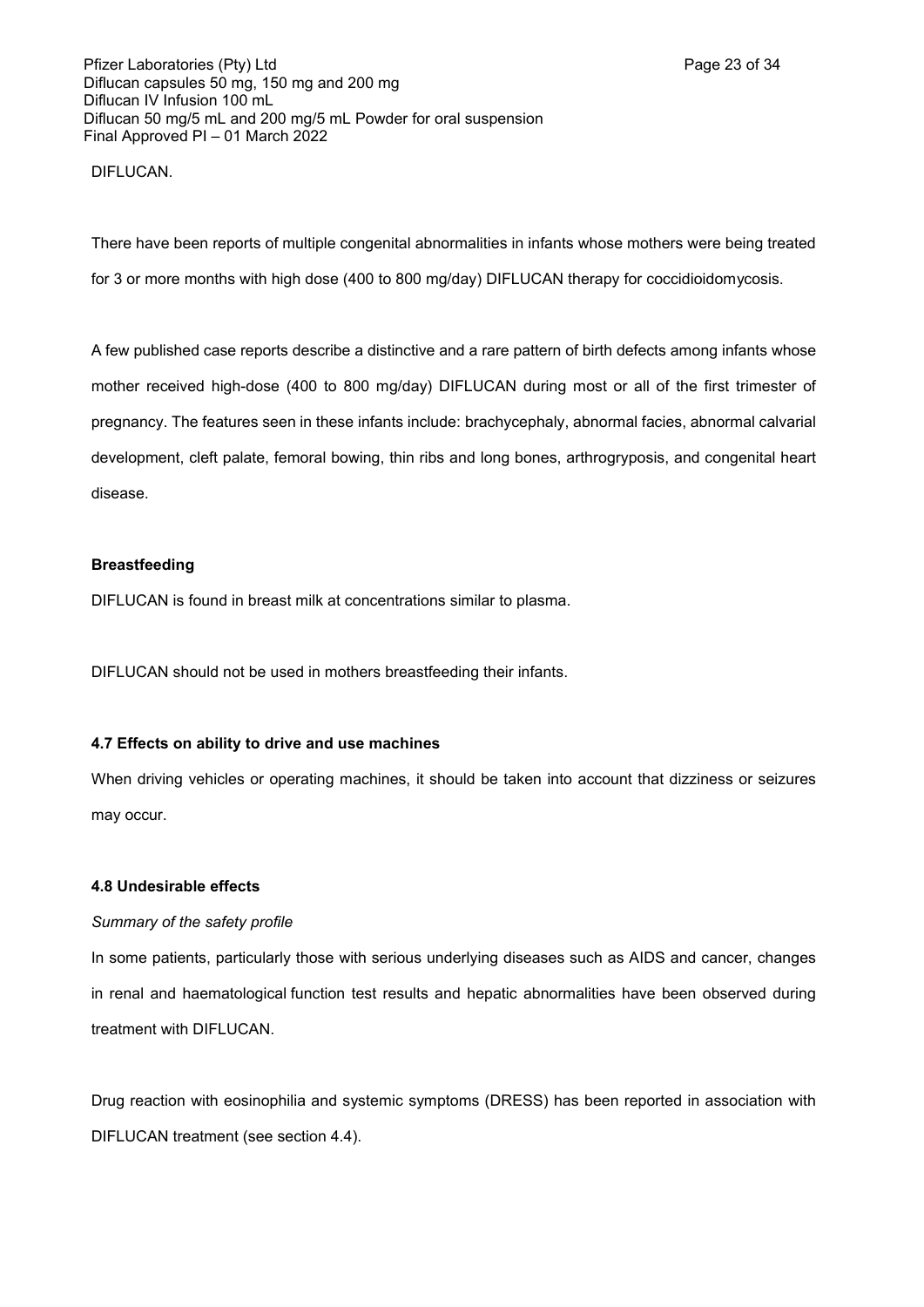## *Tabulated summary of adverse reactions*

The following undesirable effects have been observed and reported during treatment with DIFLUCAN with the following frequencies: Very common (≥ 1/10); common (≥ 1/100 to < 1/10); uncommon (≥ 1/1 000 to ≤ 1/100); rare ( $\geq$  1/10 000 to  $\leq$  1/1 000); very rare ( $\leq$  1/10 000); not known (cannot be estimated from the available data).

| System organ               | <b>Frequency</b> | <b>Undesirable effects</b>   |
|----------------------------|------------------|------------------------------|
| class                      |                  |                              |
| <b>Blood and lymphatic</b> | Rare             | Agranulocytosis, leukopenia, |
| system disorders           |                  | neutropenia,                 |
|                            |                  | thrombocytopenia             |
| Immune system              | Rare             | Anaphylaxis                  |
| disorders                  |                  |                              |
| Metabolism and             | Rare             | Hypertriglyceridaemia,       |
| nutrition disorders        |                  | hypercholesterolaemia,       |
|                            |                  | hypokalaemia                 |
| Psychiatric disorders      | Uncommon         | Insomnia, somnolence         |
| Nervous system             | Common           | Headache                     |
| disorders                  | Uncommon         | Seizures, dizziness,         |
|                            |                  | paraesthesia, taste          |
|                            |                  | perversion                   |
|                            | Rare             | Tremor                       |
| Ear and labyrinth          | Uncommon         | Vertigo                      |
| disorders                  |                  |                              |
| Cardiac disorders          | Rare             | Torsades de pointes, QT      |
|                            |                  | prolongation                 |
| Gastrointestinal           | Common           | Abdominal pain, diarrhoea,   |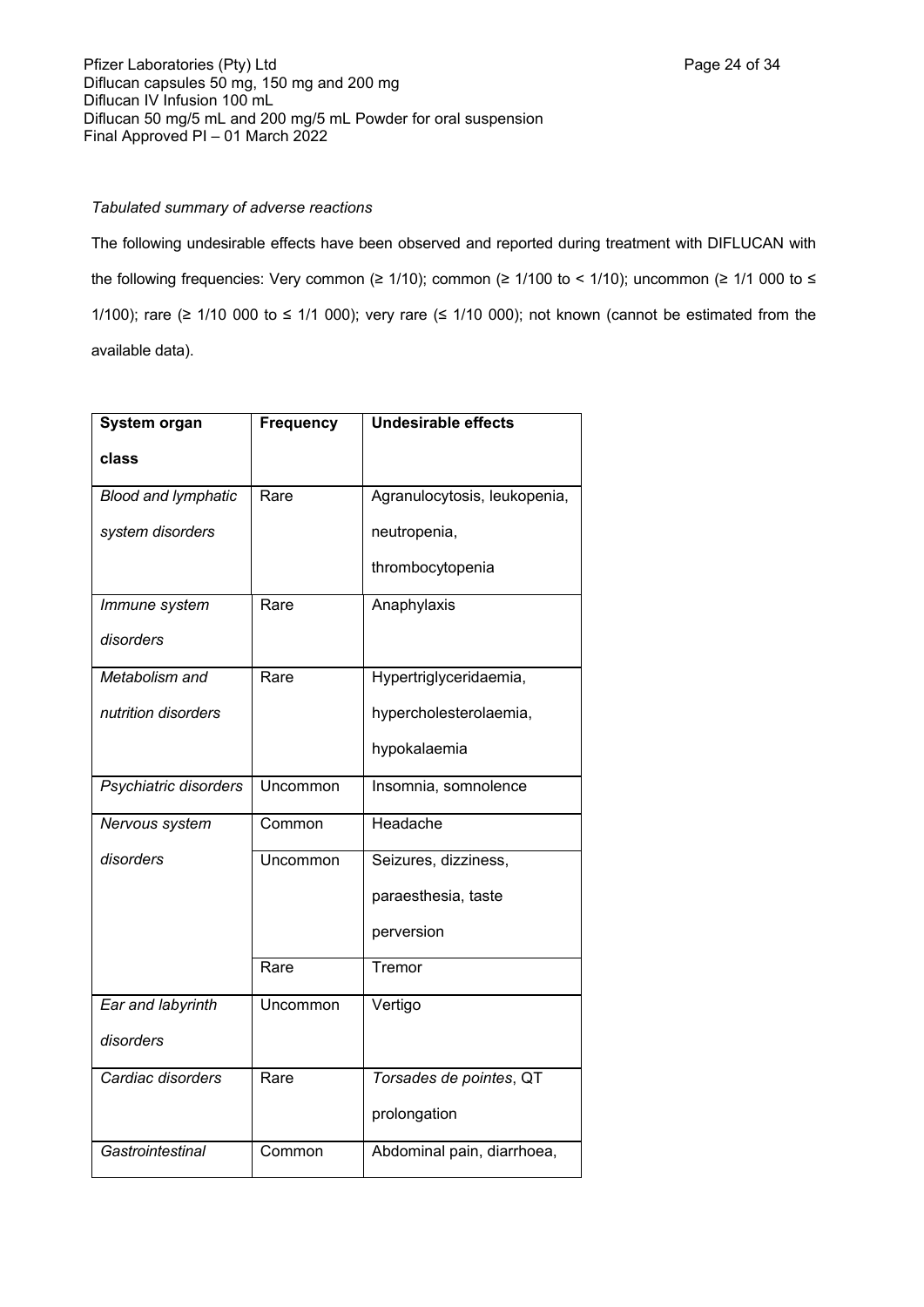| disorders           |           | nausea, vomiting               |
|---------------------|-----------|--------------------------------|
|                     | Uncommon  | Dyspepsia, flatulence, dry     |
|                     |           | mouth                          |
| Hepato-biliary      | Common    | Increased alanine              |
| disorders           |           | aminotransferase, increased    |
|                     |           | aspartate aminotransferase,    |
|                     |           | increased blood alkaline       |
|                     |           | phosphatase                    |
|                     | Uncommon  | Cholestasis, jaundice,         |
|                     |           | increased bilirubin            |
|                     | Rare      | Hepatic toxicity including     |
|                     |           | fatal cases, hepatic failure,  |
|                     |           | hepatocellular necrosis,       |
|                     |           | hepatitis, hepatocellular      |
|                     |           | damage                         |
|                     |           |                                |
| Skin and            | Common    | Rash                           |
| subcutaneous tissue | Uncommon  | Pruritus, urticaria, increased |
| disorders           |           | sweating, drug eruption        |
|                     |           | (including fixed drug          |
|                     |           | eruption)                      |
|                     | Rare      | Toxic epidermal necrolysis,    |
|                     |           | Stevens-Johnson syndrome,      |
|                     |           | acute generalised              |
|                     |           | exanthematous-pustulosis,      |
|                     |           | exfoliative dermatitis,        |
|                     |           | angioedema,                    |
|                     |           | face oedema, alopecia          |
|                     | Not known | Drug reaction with             |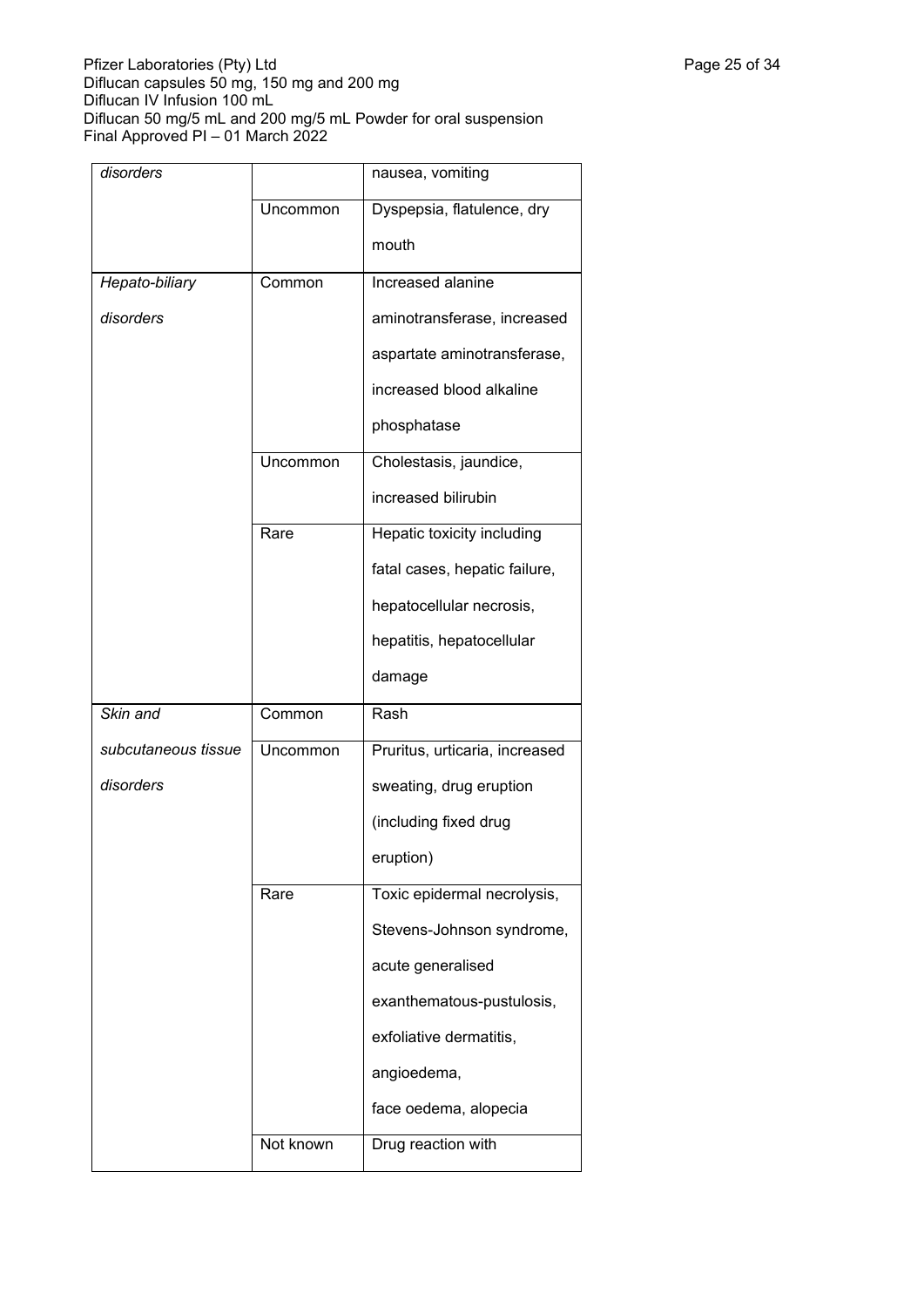|                                                            |          | eosinophilia and systemic<br>symptoms (DRESS) |
|------------------------------------------------------------|----------|-----------------------------------------------|
| Musculoskeletal and<br>connective tissue<br>disorders      | Uncommon | Myalgia                                       |
| General disorders<br>and administration<br>site conditions | Uncommon | Fatigue, malaise, asthenia,<br>fever          |

### **Paediatric population**

The pattern and incidence of adverse events and laboratory abnormalities recorded during paediatric clinical trials are comparable to those seen in adults.

### *Reporting of suspected adverse reactions*

Reporting suspected adverse reactions after authorisation of the medicine is important. It allows continued monitoring of the benefit/risk balance of the medicine. Health care providers are asked to report any suspected adverse reactions to SAHPRA via the "**6.04 Adverse Drug Reactions Reporting Form**", found online under SAHPRA's publications: <https://www.sahpra.org.za/Publications/Index/8>

### **4.9 Overdose**

There have been reports of overdose with DIFLUCAN accompanied by hallucinations and paranoid behaviour.

In the advent of overdosage, symptomatic treatment (with supportive measures and gastric lavage if necessary) may be adequate.

DIFLUCAN is largely excreted in the urine; forced volume diuresis would probably increase the elimination rate. A three-hour haemodialysis session decreases plasma levels by approximately 50 %.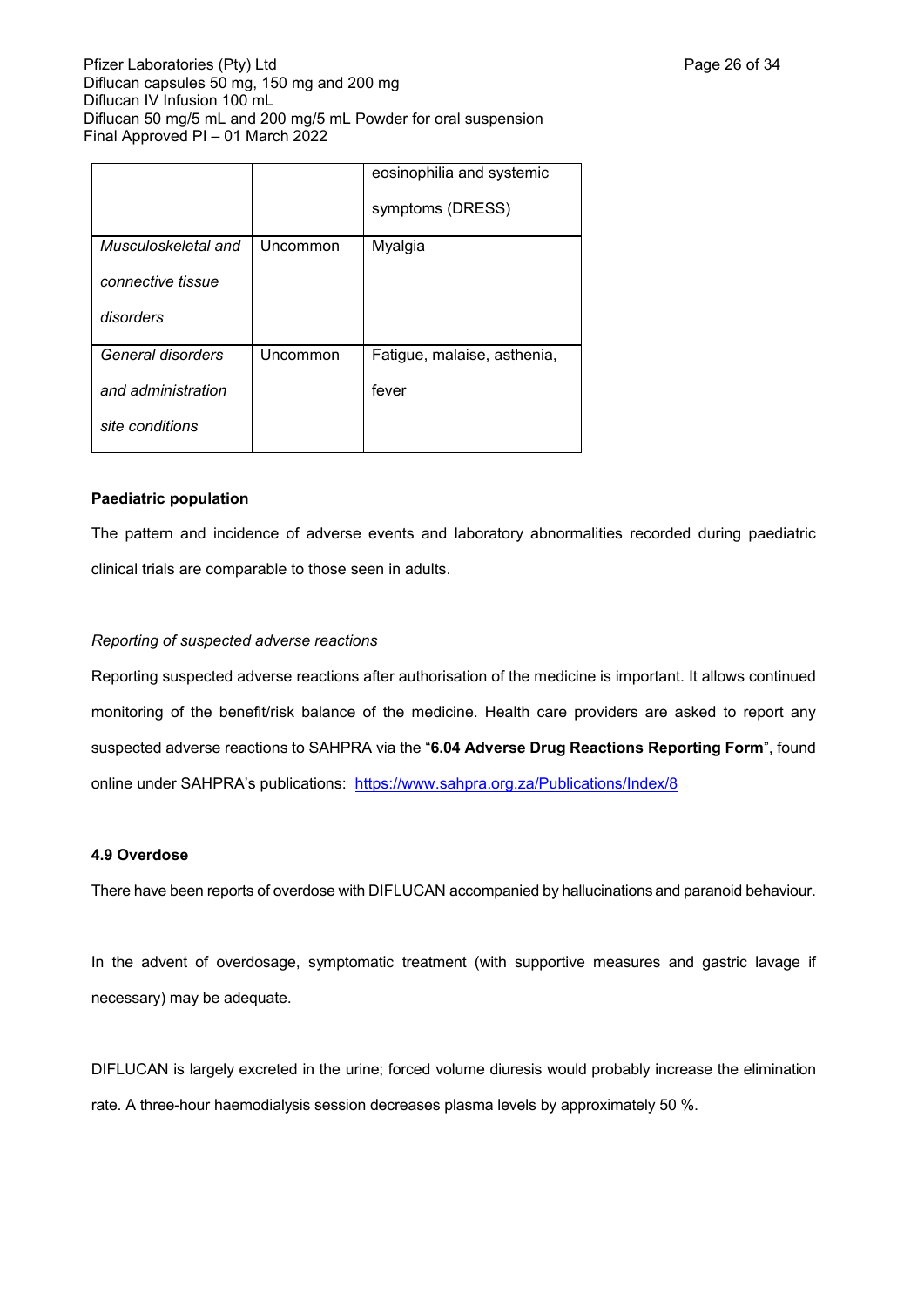### **5. PHARMACOLOGICAL PROPERTIES**

### **5.1 Pharmacodynamic properties**

Category and class: A 20.2.2 Fungicides

### *Mechanism of action*

Fluconazole, a member of the triazole antifungal medicines, is an inhibitor of fungal sterol synthesis.

There have been reports of superinfection with *Candida* species other than *C. albicans,* which often have inherently reduced susceptibility (*C. glabrata*) or resistance to fluconazole (e.g. *C. krusei*, *C. auris*). Such infections may require alternative antifungal therapy.

Fluconazole is specific for fungal cytochrome P-450 dependant enzymes. Fluconazole has been shown not to affect testosterone plasma concentrations in males or steroid concentrations in females of childbearing age.

### **5.2 Pharmacokinetic properties**

The pharmacokinetic properties of fluconazole are similar following administration by the intravenous or oral route.

### *Absorption*

After oral administration in adults, fluconazole is well absorbed, and plasma levels (and systemic bioavailability) are over 90 % of the levels achieved after intravenous administration. Oral absorption is not affected by concomitant food intake. Peak plasma concentrations in the fasting state occur between 0,5 and 1,5 hours post dose. Plasma concentrations are proportional to dose. 90 % steady state levels are reached by day 4 – 5 with multiple once daily dosing. Administration of a loading dose (on day 1) of twice the usual daily dose enables plasma levels to approximate to 90 % steady-state levels by day 2.

### *Distribution*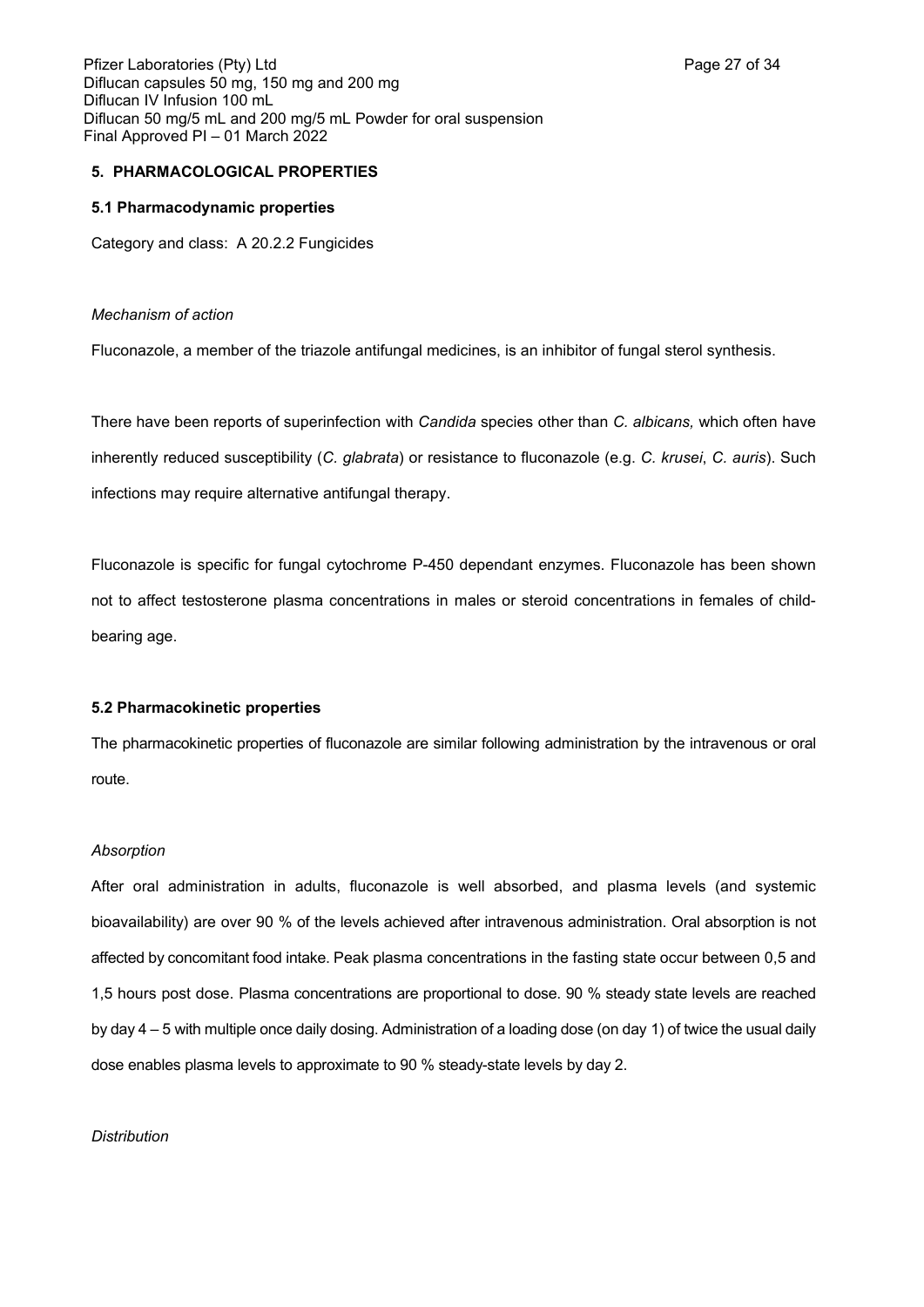Pfizer Laboratories (Pty) Ltd **Page 28 of 34** Page 28 of 34 Diflucan capsules 50 mg, 150 mg and 200 mg Diflucan IV Infusion 100 mL Diflucan 50 mg/5 mL and 200 mg/5 mL Powder for oral suspension Final Approved PI – 01 March 2022

The apparent volume of distribution approximates to total body water. Plasma protein binding is low (11 – 12 %).

Fluconazole achieves good penetration in all body fluids studied. The levels of fluconazole in saliva and sputum are similar to plasma levels. In patients with fungal meningitis, fluconazole levels in the CSF are approximately 80 % the corresponding plasma levels.

High skin concentration of fluconazole, above serum concentrations, are achieved in the stratum corneum, epidermis-dermis and eccrine sweat. Fluconazole accumulates in the stratum corneum. At a dose of 50 mg once daily, the concentration of fluconazole after 12 days was 73 µg/g and 7 days after cessation of treatment the concentration was still 5,8 µg/g. At the 150 mg once-a-week dose, the concentration of fluconazole in stratum corneum on day 7 was 23,4 µg/g and 7 days after the second dose was still 7,1 µg/g.

Concentration of fluconazole in nails after 4 months of 150 mg once-a-week dosing was 4,05 µg/g in healthy and 1,8 µg/g in diseased nails; fluconazole was still measurable in nail samples 6 months after the end of therapy.

#### *Elimination*

Plasma elimination half-life for fluconazole is approximately 30 hours. The major route of excretion is renal with approximately 80 % of the administered dose appearing in the urine as unchanged medicine. Fluconazole clearance is proportional to creatinine clearance. There is no evidence of circulating metabolites, but accumulation is significant over 15 days and concentrations may rise  $2 - 3$  fold.

The long plasma elimination half-life (approximately 30 hours) provides the basis for once daily dosing in the treatment of systemic conditions and single dose therapy for vaginal candidiasis and once-weekly dosing for other indications.

A pharmacokinetic study in 10 lactating women, who had temporarily or permanently stopped breastfeeding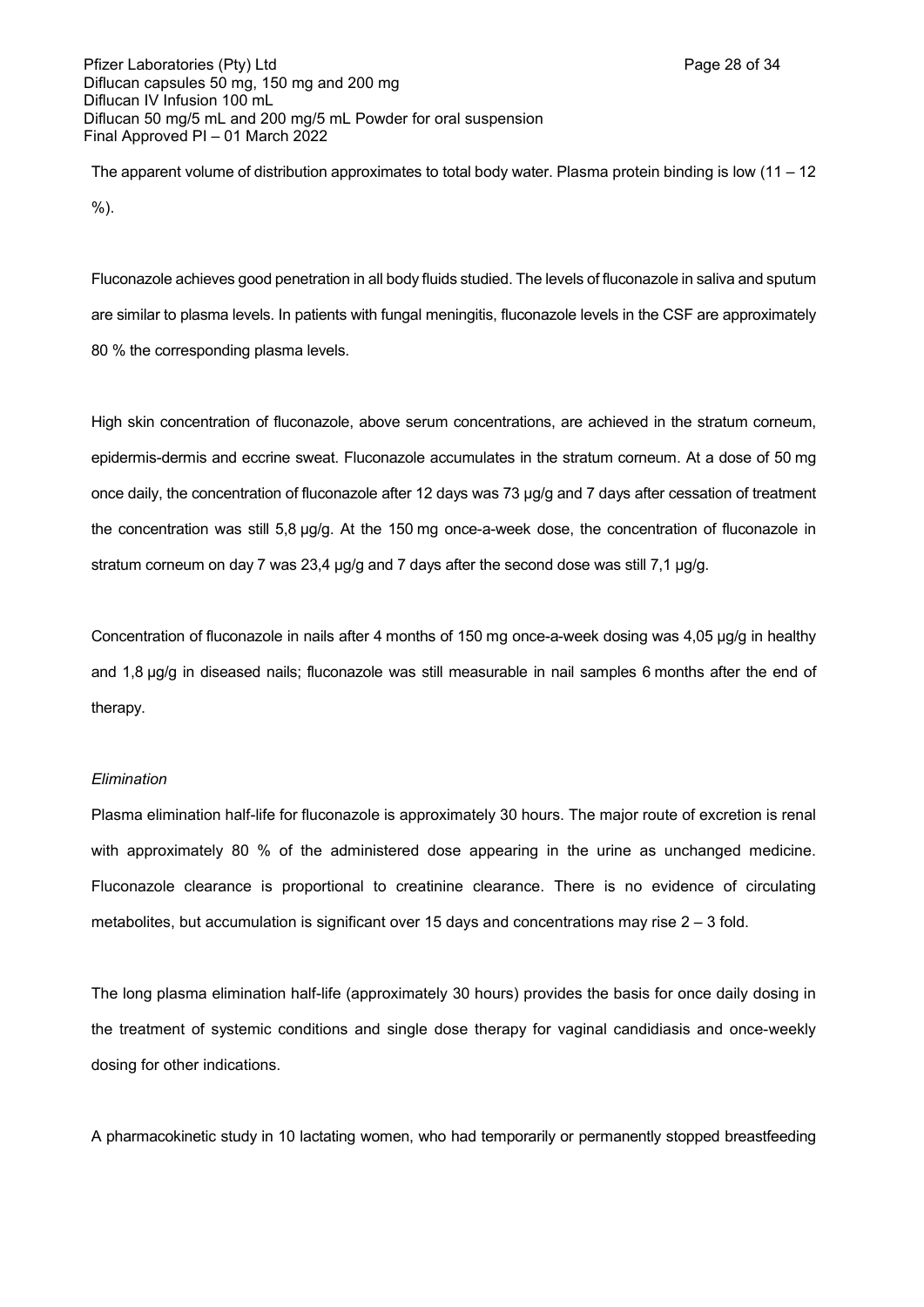Pfizer Laboratories (Pty) Ltd **Page 29 of 34** Page 29 of 34 Diflucan capsules 50 mg, 150 mg and 200 mg Diflucan IV Infusion 100 mL Diflucan 50 mg/5 mL and 200 mg/5 mL Powder for oral suspension Final Approved PI – 01 March 2022

their infants, evaluated fluconazole concentrations in plasma and breast milk for 48 hours following a single 150 mg dose of fluconazole. Fluconazole was detected in breast milk at an average concentration of approximately 98 % of those in maternal plasma. The mean peak breast milk concentration was 2,61 mg/L at 5,2 hours post-dose.

### **Paediatric population**

Pharmacokinetic studies performed in children have shown that fluconazole is cleared faster than in adults, with a half-life of 23 hours. The volume of distribution of fluconazole in children under 1 year of age (950 mL/kg) is higher than in adults (700 mL/kg). Accumulation on multiple daily dosing is therefore less and steady state plasma levels are achieved faster than in adults.

In neonates, the half-lives determined over the first 2 weeks of life are considerably longer than adult values with a mean of 74 hours at day 1 and 47 hours at day 13 of life. The volume of distribution is about 1 200 mL/kg in neonates.

### **6. PHARMACEUTICAL PARTICULARS**

**6.1 List of excipients** *DIFLUCAN capsules Capsule content* Lactose monohydrate Maize starch Colloidal silicone dioxide Magnesium stearate Sodium lauryl sulphate

*Capsule shell* **Gelatin** Titanium dioxide (E171)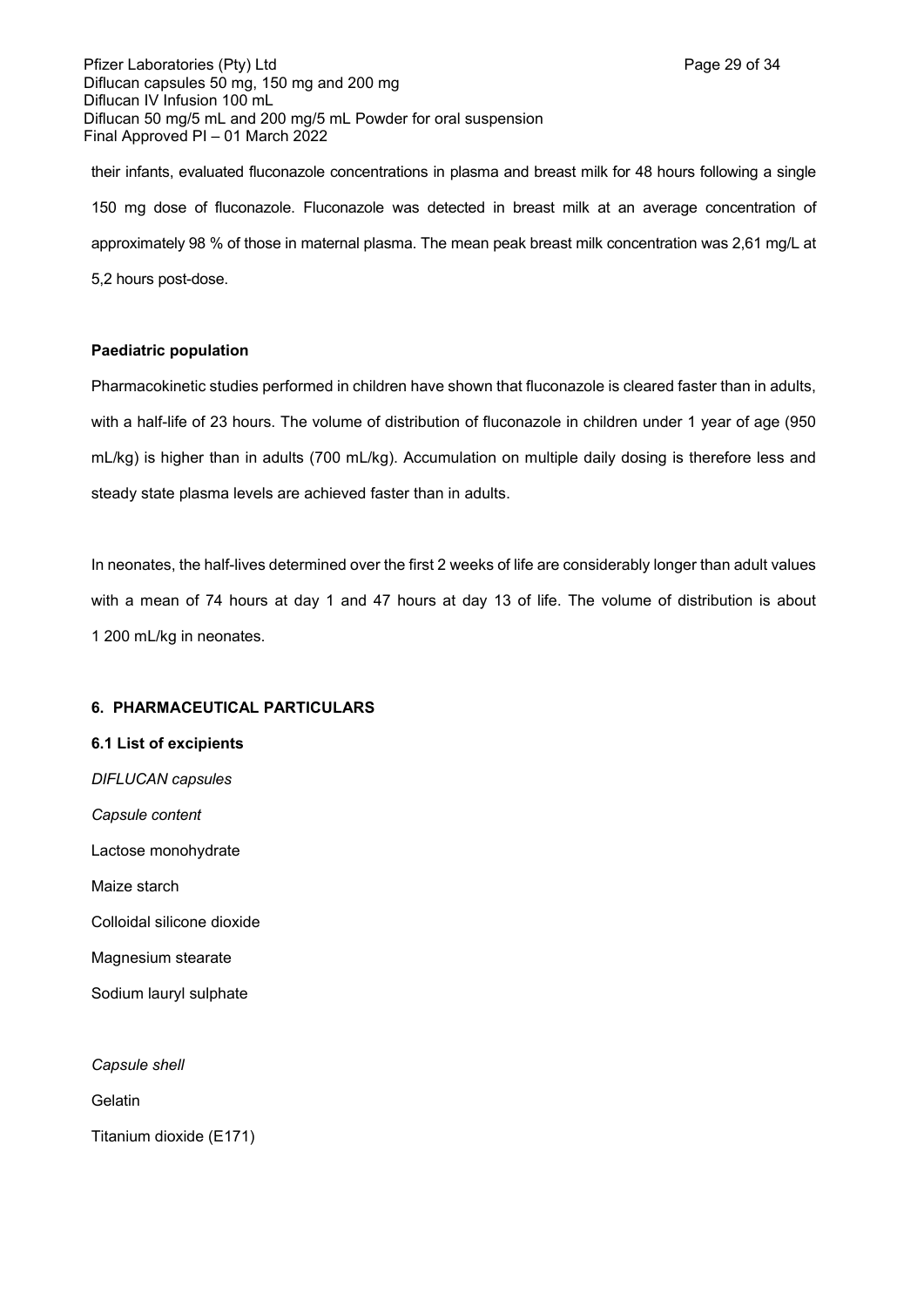Pfizer Laboratories (Pty) Ltd **Page 30 of 34** Page 30 of 34 Diflucan capsules 50 mg, 150 mg and 200 mg Diflucan IV Infusion 100 mL Diflucan 50 mg/5 mL and 200 mg/5 mL Powder for oral suspension Final Approved PI – 01 March 2022

Patent blue (E131)

Erithrosine (E127) (200 mg only)

Indigotine (E132) (200 mg only)

### *Printing ink*

Black iron oxide

Shellac

Industrial methylated spirit

N-Butyl alcohol

Soya lecithin

Antifoam DC 1510

### *DIFLUCAN IV infusion*

Sodium chloride

Water for injection

## *DIFLUCAN powder for oral suspension*

Sucrose

Colloidal anhydrous silica

Titanium dioxide (E171)

Xanthan gum (E415)

Sodium citrate dihydrate

Citric acid anhydrous

Sodium benzoate (E211)

Natural orange flavour

## **6.2 Incompatibilities**

*DIFLUCAN capsules*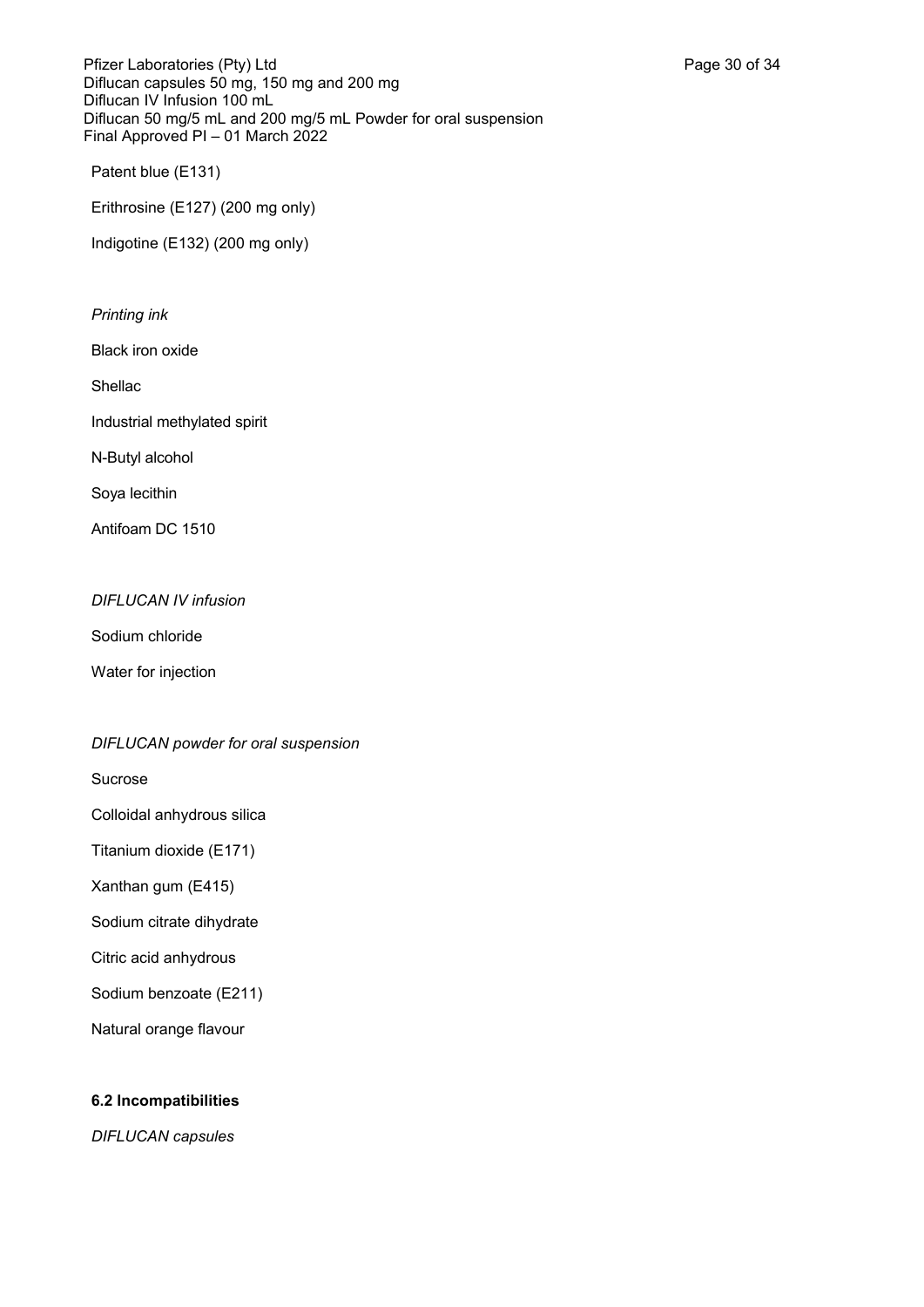Not applicable.

## *DIFLUCAN IV infusion*

This medicine must not be mixed with other medicines except those mentioned in section 6.6.

## *DIFLUCAN powder for oral suspension*

Not applicable.

## **6.3 Shelf life**

*DIFLUCAN capsules*

60 months.

## *DIFLUCAN IV infusion*

60 months.

*DIFLUCAN powder for oral suspension*

24 months.

## **6.4 Special precautions for storage**

*DIFLUCAN capsules* 

Store at or below 30 °C.

## *DIFLUCAN IV infusion*

Store at or below 30 °C.

Do not freeze.

Discard remaining contents after use.

*DIFLUCAN powder for oral suspension*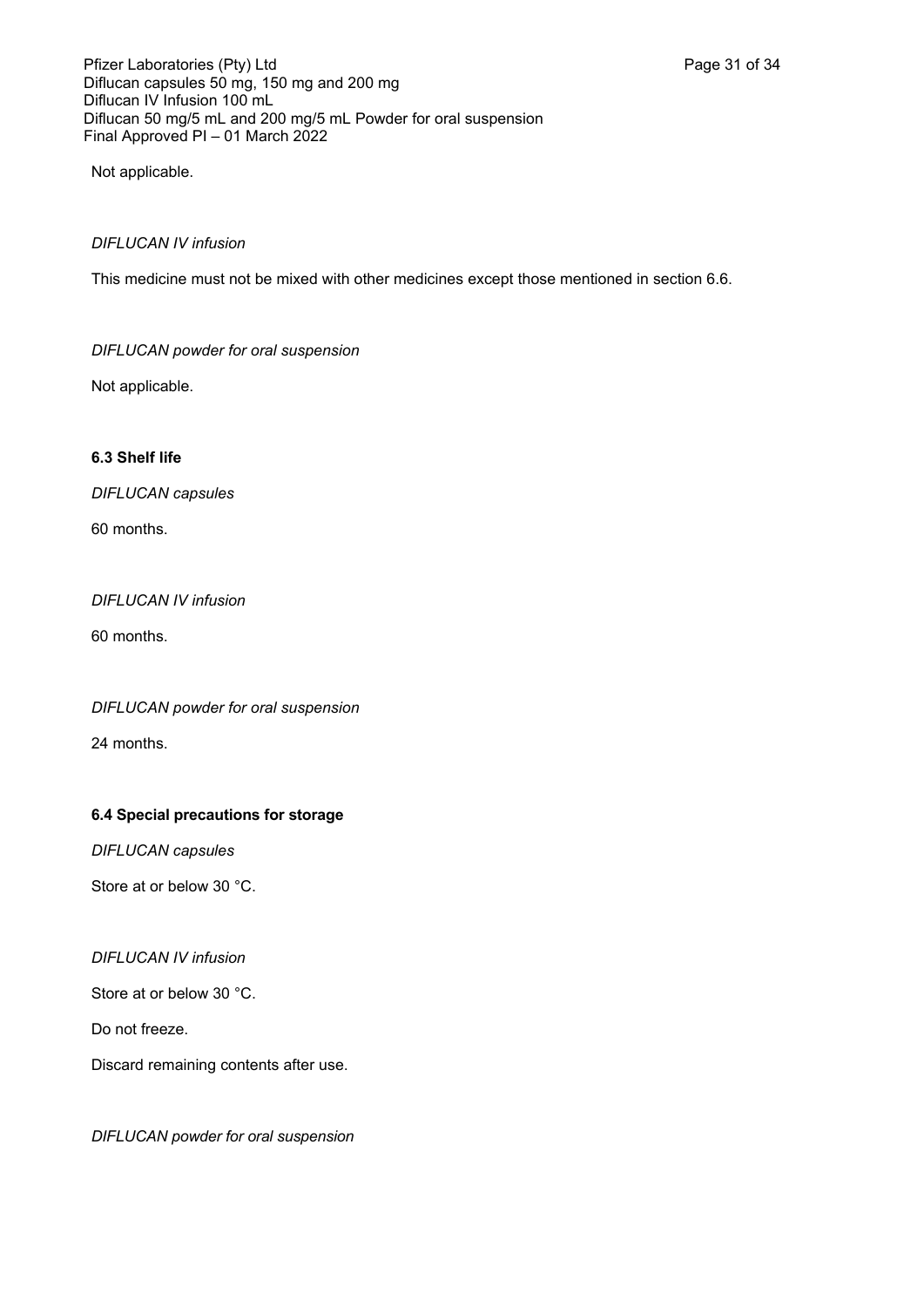Pfizer Laboratories (Pty) Ltd **Page 32 of 34** Page 32 of 34 Diflucan capsules 50 mg, 150 mg and 200 mg Diflucan IV Infusion 100 mL Diflucan 50 mg/5 mL and 200 mg/5 mL Powder for oral suspension Final Approved PI – 01 March 2022

Before reconstitution: Store at or below 30 °C in a dry place.

After reconstitution: Store suspension between 30 °C and 5 °C. Protect from freezing. Discard unused portion

after 2 weeks.

## **6.5 Nature and contents of container**

DIFLUCAN capsules 50 mg: Blister packs containing 14 capsules.

DIFLUCAN capsules 150 mg: Blister packs containing 1 or 4 capsules.

DIFLUCAN capsules 200 mg: Blister packs containing 28 and 30 capsules.

DIFLUCAN IV infusion: Glass vials each containing 100 mL.

DIFLUCAN 50 mg/5 mL and 200 mg/5 mL powder for oral suspension: Translucent HDPE bottles with child-

resistant closures containing 35 mL of reconstituted suspension with a 5 mL overage.

Not all pack sizes may be marketed.

## **6.6 Special precautions for disposal and other handling**

### *DIFLUCAN capsules*

No special requirements.

## *DIFLUCAN IV infusion*

DIFLUCAN IV infusion is compatible with the following administration fluids:

- Dextrose 20 %
- Ringer's solution
- Normal saline
- Potassium chloride in dextrose
- Sodium bicarbonate 4,2 %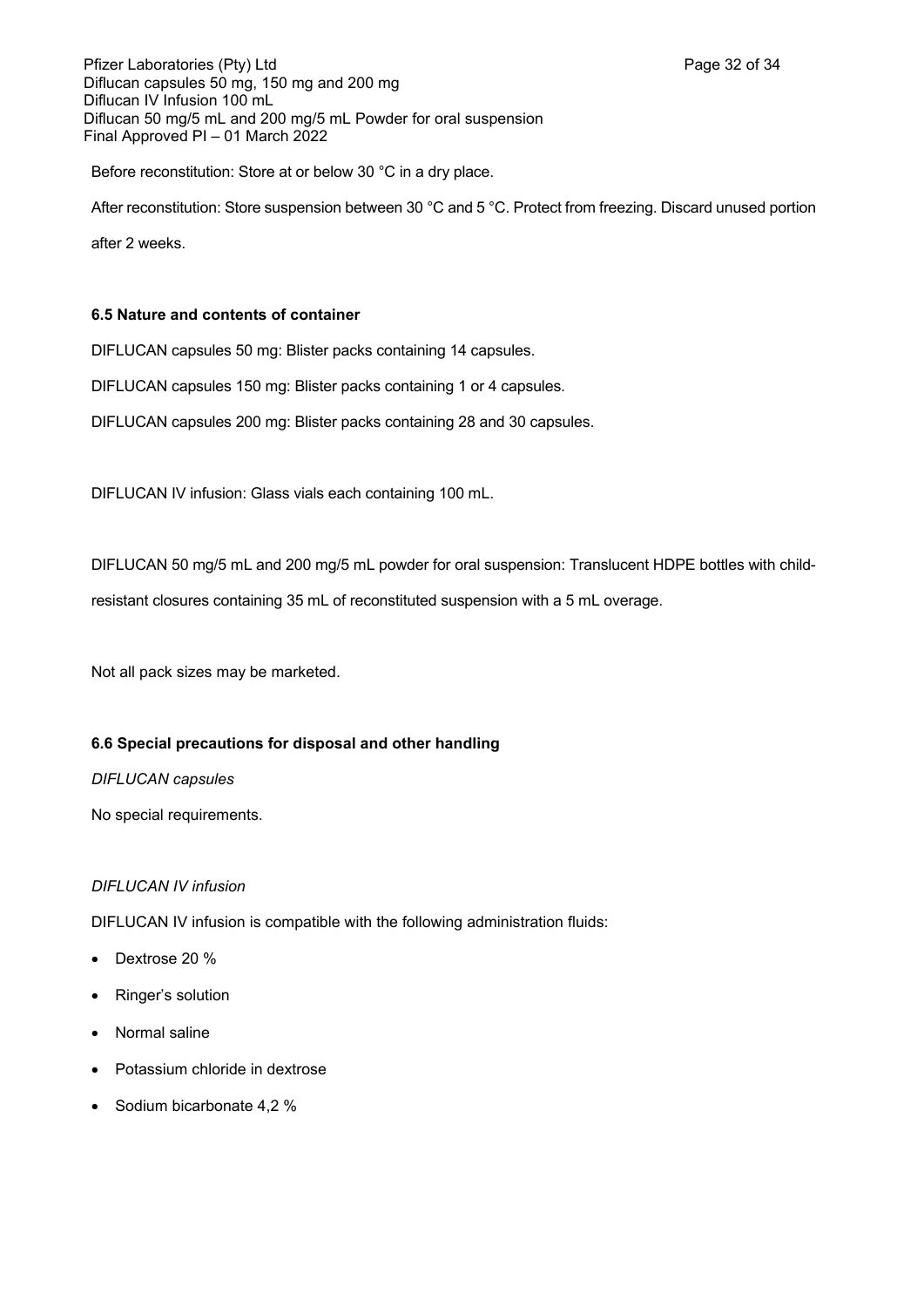Pfizer Laboratories (Pty) Ltd **Page 33 of 34** Page 33 of 34 Diflucan capsules 50 mg, 150 mg and 200 mg Diflucan IV Infusion 100 mL Diflucan 50 mg/5 mL and 200 mg/5 mL Powder for oral suspension Final Approved PI – 01 March 2022

Although no specific incompatibilities have been noted, mixing with any other medicine prior to infusion is not recommended.

### *DIFLUCAN powder for oral suspension*

To reconstitute the powder for oral suspension: Tap the bottle to loosen powder. Add 24 mL of water. Shake

well. Shake immediately prior to use.

### **7. HOLDER OF CERTIFICATE OF REGISTRATION**

Pfizer Laboratories (Pty) Ltd 85 Bute Lane Sandton 2196 South Africa Tel: +27(0)11 320 6000 / 0860 734 937 (Toll-free South Africa)

### **8. REGISTRATION NUMBERS**

DIFLUCAN CAPSULES 50 mg: V/20.2.2/339 DIFLUCAN CAPSULES 150 mg: V/20.2.2/340 DIFLUCAN CAPSULES 200 mg: 28/20.2.2/151 DIFLUCAN IV INFUSION 100 mL: Z/20.2.2/272 DIFLUCAN 50 mg/5 mL: 30/20.2.2/0150 DIFLUCAN 200 mg/5 mL: 30/20.2.2/0151

## **9. DATE OF FIRST AUTHORISATION**

DIFLUCAN CAPSULES 50 mg: 04 Mar 1991 DIFLUCAN CAPSULES 150 mg: 04 Mar 1991 DIFLUCAN CAPSULES 200 mg: 13 Dec 1995 DIFLUCAN IV INFUSION 100 mL: 06 May 1993 DIFLUCAN 50 mg/5 mL and 200 mg/5 mL: 02 May 1997